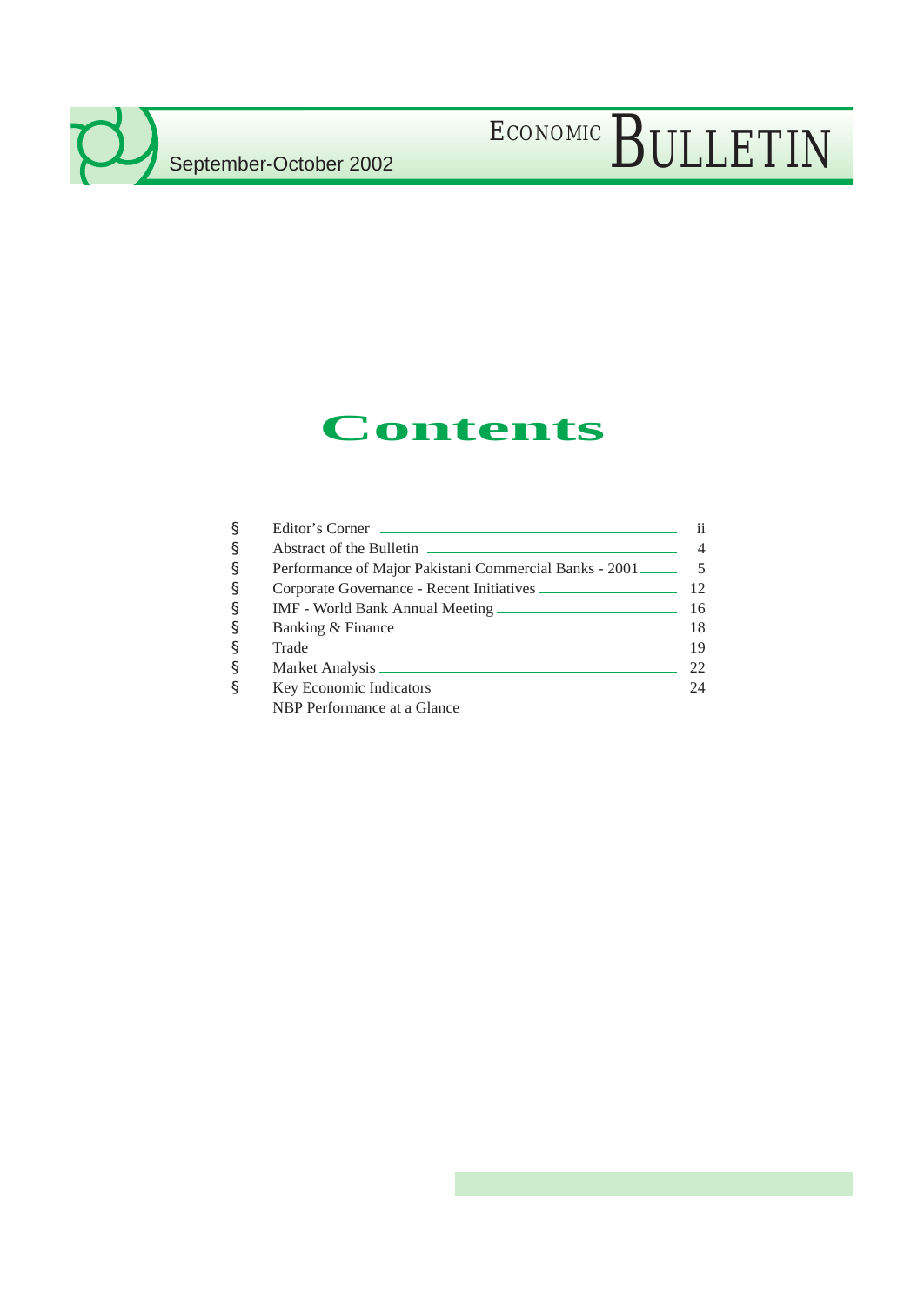# ECONOMIC BULLETIN

### **Editor's Corner**

Dear readers,

In Pakistan, general elections have been held and new elected leaders are working out strategies to form the new government.

The government has in the past three years withstood difficult times, initiated the beginnings of economic revival with farsighted reforms which brought stability to the economy. However, continuity of reforms is absolutely essential and more needs to be done.

Fiscal policy has centred around revenue mobilisation and macroeconomic policy has been directed towards stabilisation, at times, at the cost of growth.

Although the government has launched a multifaceted poverty alleviation programme, unemployment has caused deprivation and hardship. While the upper income groups can afford the best of healthcare, housing and education, it is the poor who are excluded on account of their lack of affordability and access.

The new government will have to objectively assess the direction of the fiscal and macroeconomic policies, and the need for the focus to shift from revenue mobilisation to current expenditure reduction, with enhancement in development expenditure. This is essential to create investment and for growth in employment, income and purchasing power. Ultimately in addition to the programmes already launched by the government, this will enable poverty reduction.

The elected government will have to establish its development priorities. Should it go for capital intensive mega projects or invest in high value added projects which generate employment over an extended period of time. Are we going to see any substantial change, by implementing conducive policies, strengthening institutional structures, efficient targeting and broad based coverage of current social safety net programmes?

When people are provided with economic opportunities, law and order is expected to improve. If the jobless youth has employment, has earnings, whereby basic needs are met, than one expects anti-social activities that one witnesses, reduced to a great extent.

It is a challenge for the elected government to develop an appropriate strategy to stimulate investment and accelerate economic growth. The withdrawing of Indian troops from the borders should help ease tensions, reduce expenditure on defence, thereby creating fiscal space for increasing development expenditure for pump priming the economy and thereby improving the investment climate.

As domestic investment picks up, because of good policies, improved law and order, foreign investment would follow and industrialisation should pick up. Multinationals have an advantage in this country, for not only is cheap labour available, but there are nearby markets in Afghanistan and the CIS countries.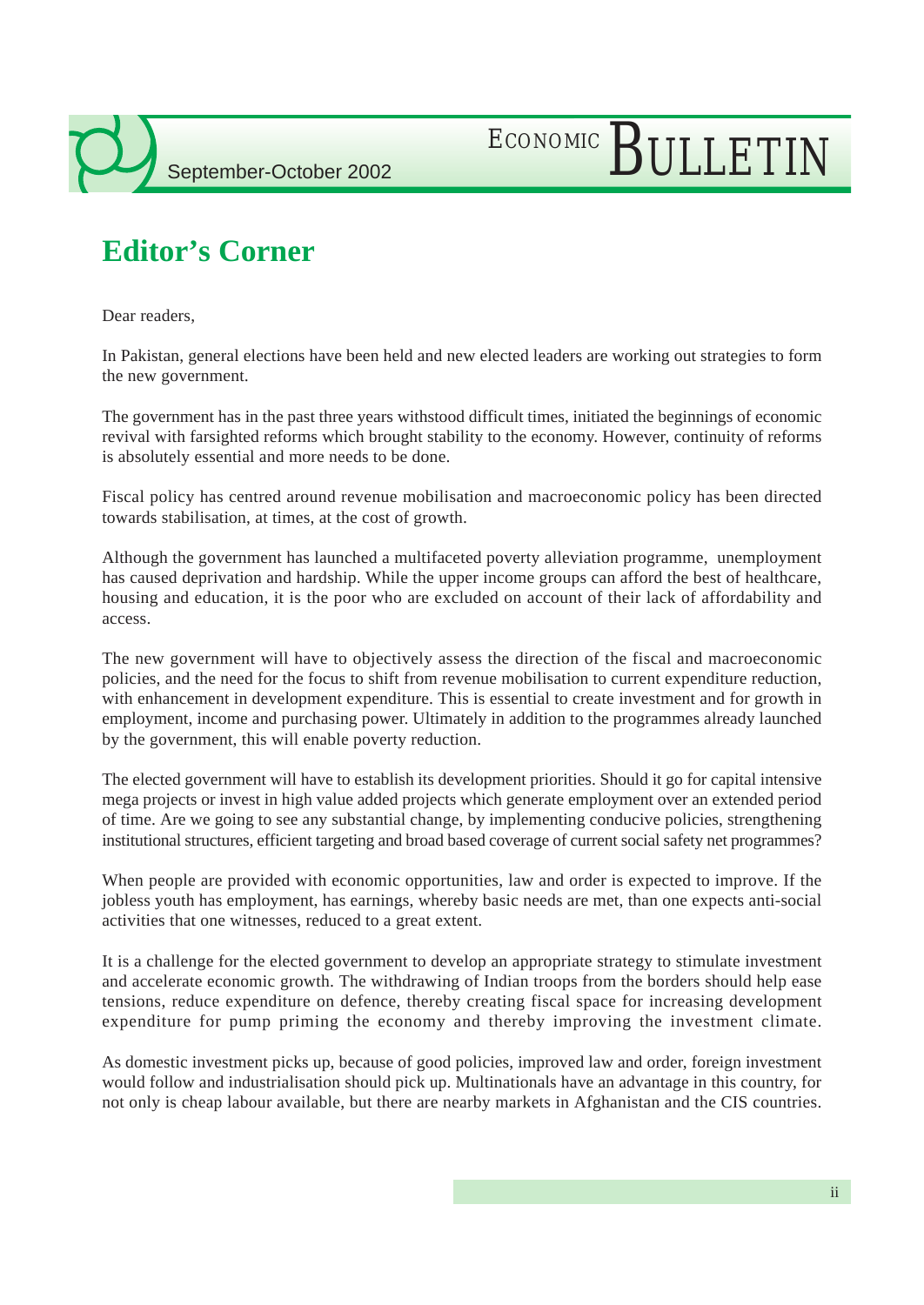# ECONOMIC BULLETIN

Not only has the government to revive the major industries operating at below capacity but focus on the development of small cottage industries if an all round prosperity is to be made possible.

Pakistan has in the recent past, undertaken an ambitious programme of restructuring. It has made good progress on debt restructuring and building up its reserves. Privatisation of United Bank Ltd has been completed successfully. The government has been able to offload an additional 5% of NBP shares at a premium and the subscription was heavily oversubscribed as before. This demonstrates the faith of Pakistani investors in the government policies being pursued. While privatisation is being followed by the government, there is some opposition by vested interest in these organizations. One hopes that the process would be carried forward by the ensuing government.

A few words on Islamic Banking. Given the present structure, the possibility of having a totally interest free economy could be counterproductive in the short to medium term unless substantive changes are introduced in the finance and banking sector. Further, interest free banking would have to be developed for which specialised skills have to be acquired. To practically implement interest free banking would take time and skill development. If the debate resumes, the foreign investor would again adopt a wait and see approach and we may see some setback in inflows of foreign investment.

Let us be optimistic about the future. The last three years have in an overall context been very positive for the economy. We are confident that the new government will build on this foundation.

Ayesha Mahmund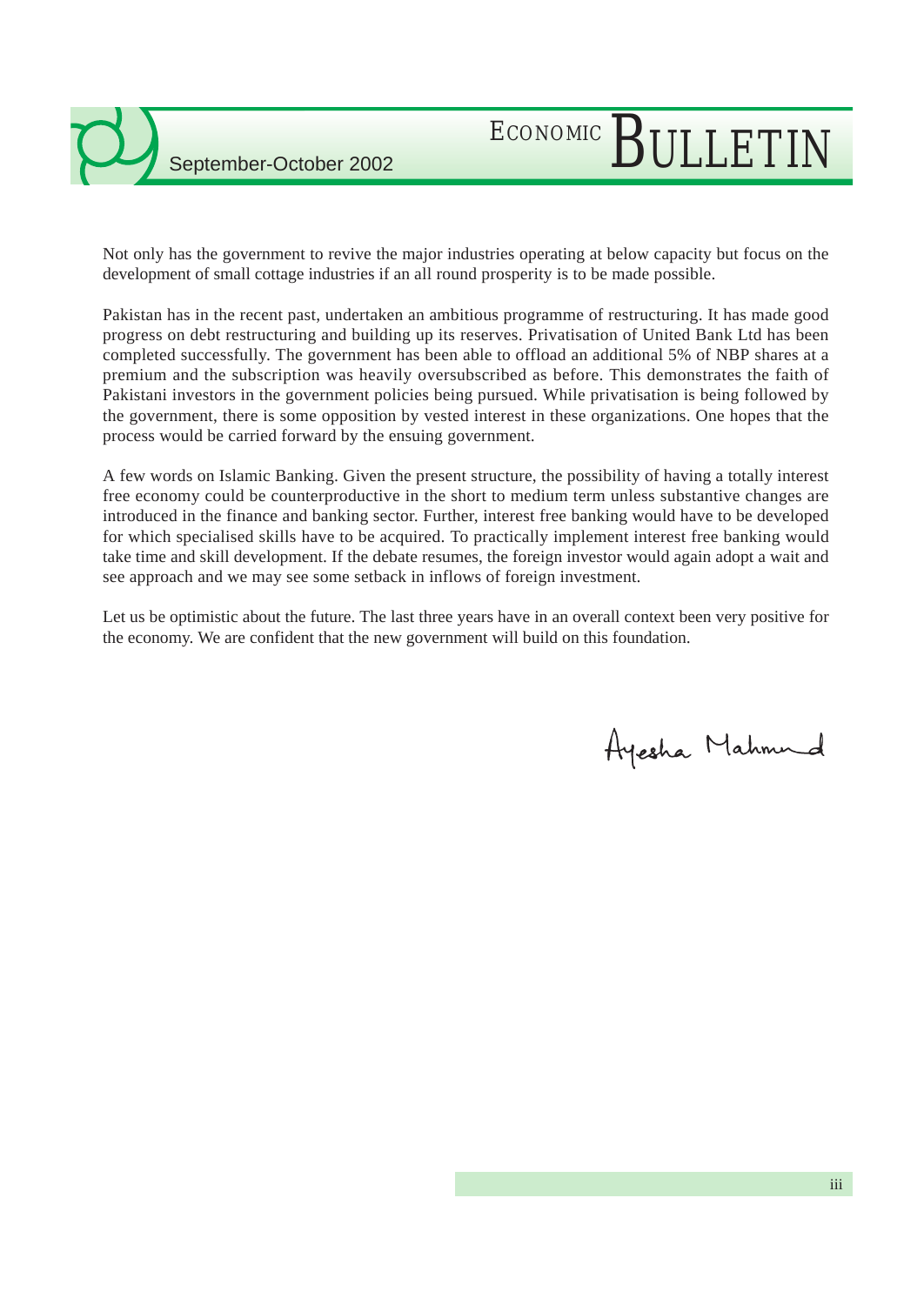ECONOMIC BULLETIN

### **Abstract of the Bulletin**

### **Performance of Major Pakistani Commercial Banks – 2001**

- n National Bank of Pakistan, Habib Bank Ltd, Muslim Commercial Bank, United Bank Ltd and Allied Bank Ltd dominate Pakistan's banking industry.
- n In the year 2001, with the exception of United Bank Ltd, the others have shown profits. National Bank of Pakistan recorded the highest profit of Rs.3 billion  $(BT)$ .
- n While deposits grew by 10% in the year, advances slowed down. National Bank continues to enjoy the highest deposit base.
- n Reforms initiated have helped improve banking operations. Some key ratios have improved, cost of funds and intermediation cost has declined. Net interest margin for major banks has risen.

### **Corporate Governance – Recent Initiatives**

- n Recent corporate failures in the US, have brought into focus corporate governance practices; the need to ensure accounting transparency, disclosure methods, codes of ethics, risk management practices, role of regulators and auditors.
- n In the recent past, the New York Stock Exchange, Nasdaq, other stock markets in the world, companies like Mazda, Fujitsu among others, international banks, governments have felt the need for new rules so to strengthen governance practices.
- n In Pakistan, the Securities and Exchange Commission of Pakistan has introduced new principles for listed companies, thereby ensuring good corporate governance.

### **IMF-World Bank Annual Meeting**

- n The International Monetary Fund and the World Bank held their 57th annual meeting in Washington.
- n The meeting covered a wide range of issues which included among others, poverty reduction, debt burden, banking restructuring, corporate governance, and the ways these institutions could continue to assist members in strengthening their economies.

n There is a process of change at the IMF, so to strengthen IMF's capacities with the needs of the global economy.

### **Banking and Finance**

- Scheduled banks deposit growth outpaced the rise in advances, as credit demand remained sluggish.
- n Scheduled banks investment in central government securities showed a substantial jump in October. Meanwhile, approved foreign exchange also recorded marked increase.
- n During the month of October, the management of United Bank Ltd was taken over by the Consortium of Abu Dhabi Group and Bestway Group. Second offer for sale of shares of National Bank of Pakistan was heavily oversubscribed. Last year, the government had offloaded 10% shares of NBP.

### **Trade**

- n Exports have grown significantly (14%) in the first quarter of FY03. Growth in imports was however, slower (11%).
- Trade deficit narrowed substantially to \$201 million.

### **Market Analysis**

- n The current Bull Run is showing no signs of taking a breather. The market continued its up trend in the month of September and October. Despite making a two-day fall immediately after the October elections, the market made a strong comeback to clearly breach the 2100 level by the end of the following week, an eight-year high. This reflects the underlying strength of the bull market, which began a year ago and shows no sign of stopping.
- n This month we discuss how the market's sustained bull-run over the last 12 months is more due to improved fundamentals which is reflected through increased investor confidence, rather than speculation alone.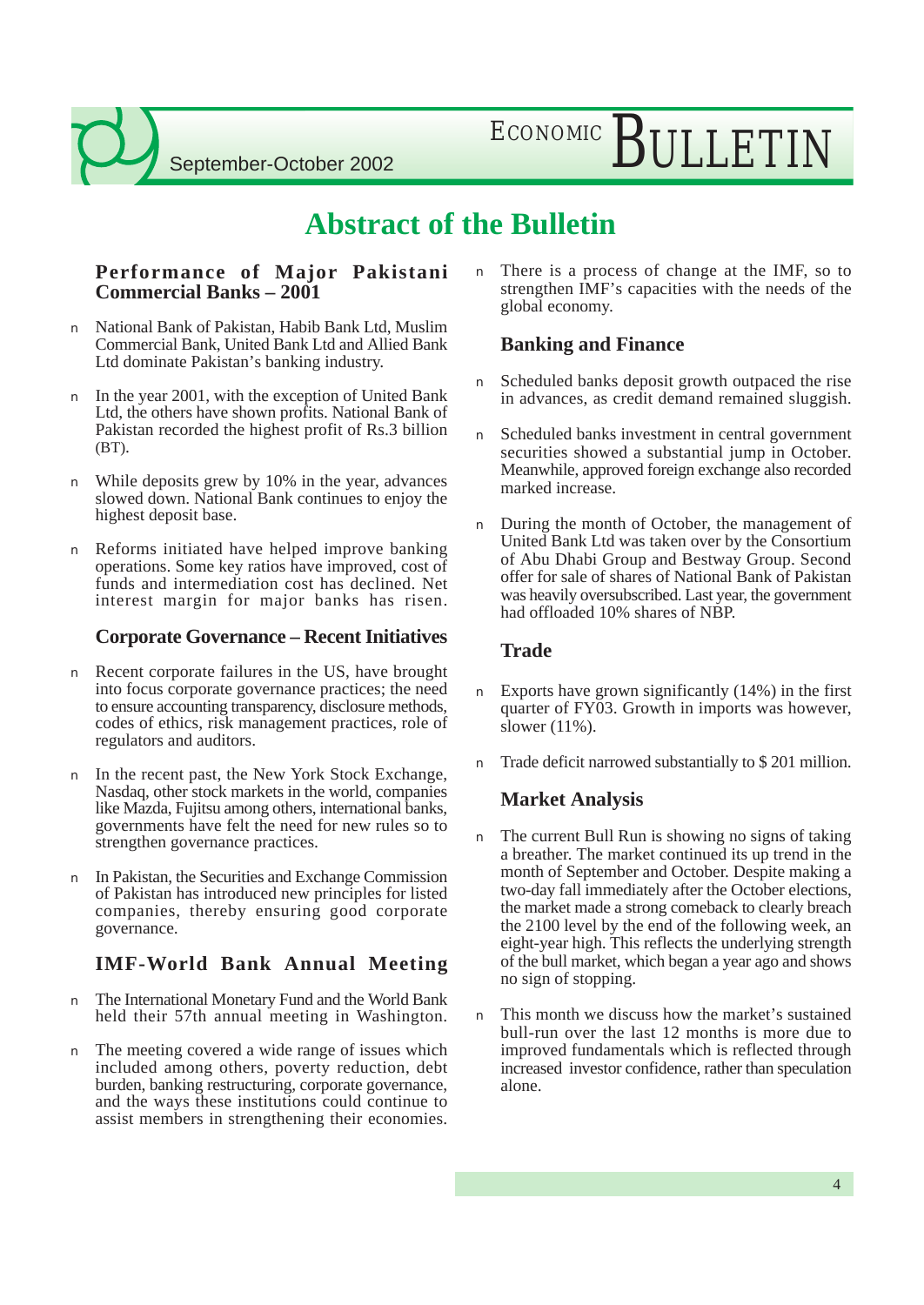ECONOMIC BULLETIN

### **Performance of Major Pakistani Commercial Banks - 2001**

**NCBs** 

NCBs dominate the banking sector

Pakistan's banking sector is dominated by National Bank of Pakistan (NBP), Habib Bank Ltd (HBL), United Bank Ltd (UBL), Muslim Commercial Bank (MCB), Allied Bank Ltd (ABL). The analysis also includes First Women Bank Ltd (FWB), a small bank in the public sector with a special focus on women. These banks have an extensive network of 5800 branches and provide employment to over 60,000 workforce.

The initiation of financial liberalization in early 1990s followed by wide ranging banking reforms, permitting private banks to operate, resulted in increased competition amongst commercial banks. Among these banks, MCB, ABL and more recently UBL<sup>1</sup> have been privatized, while NBP, HBL and FWB are in the public sector. NBP has offloaded 15% shares in the market. These banks form the largest group and their performance significantly affects overall indicators of the banking sector.

Over staffing, growing number of non-profitable branches and inefficiencies in nationalised commercial banks<sup>2</sup> (NCBs) led to the problems of large non performing loans, high operating costs, huge losses and eroding capital base,



Percentage Share in

thereby adversely affecting performance of banking sector. With growing competition from private and foreign banks, NCBs were finding it difficult to maintain their market share in deposits, advances and investments.

Consequently, they initiated restructuring/ reorganization programme to improve efficiency and compete with private and foreign banks. Under the golden handshake scheme, number of staff over the past three years has been reduced by 15%, with NCBs accounting for 17% reduction. Similarly, number of branches has also been reduced by closing loss making staff size shrinking

and non-profitable branches. NCBs have closed 730 such branches in the past three years. Though relative size of NCBs has declined, the group still holds a major share in the market.

An analysis of balance sheets of these banks<sup>3</sup> reveals that despite significant rise in pre-tax profit of NBP, HBL, MCB and FWB in 2001 the overall pre-tax profit for the group declined by nearly 66%. This was mainly on account of a huge loss incurred by UBL due to a written off amount of Rs.7.2 billion pertaining to long overdue overseas loans, which was not paid by the Government of Pakistan under an earlier arrangement.

In the year, NBP emerged as the highest pre-tax profit earner, as revenue growth and prudent cost management led to 192% growth in its profit (BT). HBL's pre-tax profit was the second highest, while MCB maintained a healthy growth, primarily due to fund based activities and efficient assets and liability management. FWB, with only 38 branches and 480 employees, posted a profit. Though small in absolute terms, it recorded a massive growth of over 340% over the year.

| Income Statement 2001 | (Rs. Mn) |
|-----------------------|----------|
|-----------------------|----------|

| <b>Banks</b> | Net Interest<br>Income | Non Fund<br>Income | Total<br>Revenue | Operating<br>Expenses | Provisions/<br>Differed Costs/<br>Unusual Items | Profit / (Loss)<br>(B.T) |
|--------------|------------------------|--------------------|------------------|-----------------------|-------------------------------------------------|--------------------------|
| <b>NBP</b>   | 12413                  | 4502               | 16915            | 9.058                 | 4842                                            | 3015                     |
| <b>HBL</b>   | 11519                  | 5327               | 16846            | 11,985                | 2637                                            | 2224                     |
| UBL          | 5134                   | 2902               | 8036             | 5,301                 | 8463                                            | (5728)                   |
| <b>MCB</b>   | 9488                   | 2201               | 11689            | 7.372                 | 2216                                            | 2101                     |
| <b>FWB</b>   | 242                    | 25                 | 267              | 144                   |                                                 | 116                      |
| <b>Total</b> | 38796                  | 14957              | 53753            | 33,860                | 18158                                           | 1735                     |
| <b>NCBs</b>  | 29308                  | 12756              | 42064            | 26,488                | 15942                                           | (366)                    |

<sup>1</sup> UBL's management has recently been handed over to a consortium of Abu Dhabi Group of UAE and Bestway Holdings Ltd of UK under the government of Pakistan privatization programme.

2 Excludes MCB & ABL.

<sup>3</sup> The study excludes ABL as the bank has not yet released its balance sheets for 2000 and 2001. Analysis of NBP, HBL, UBL, MCB and FWB is based on their annual accounts as of 31st December 2001.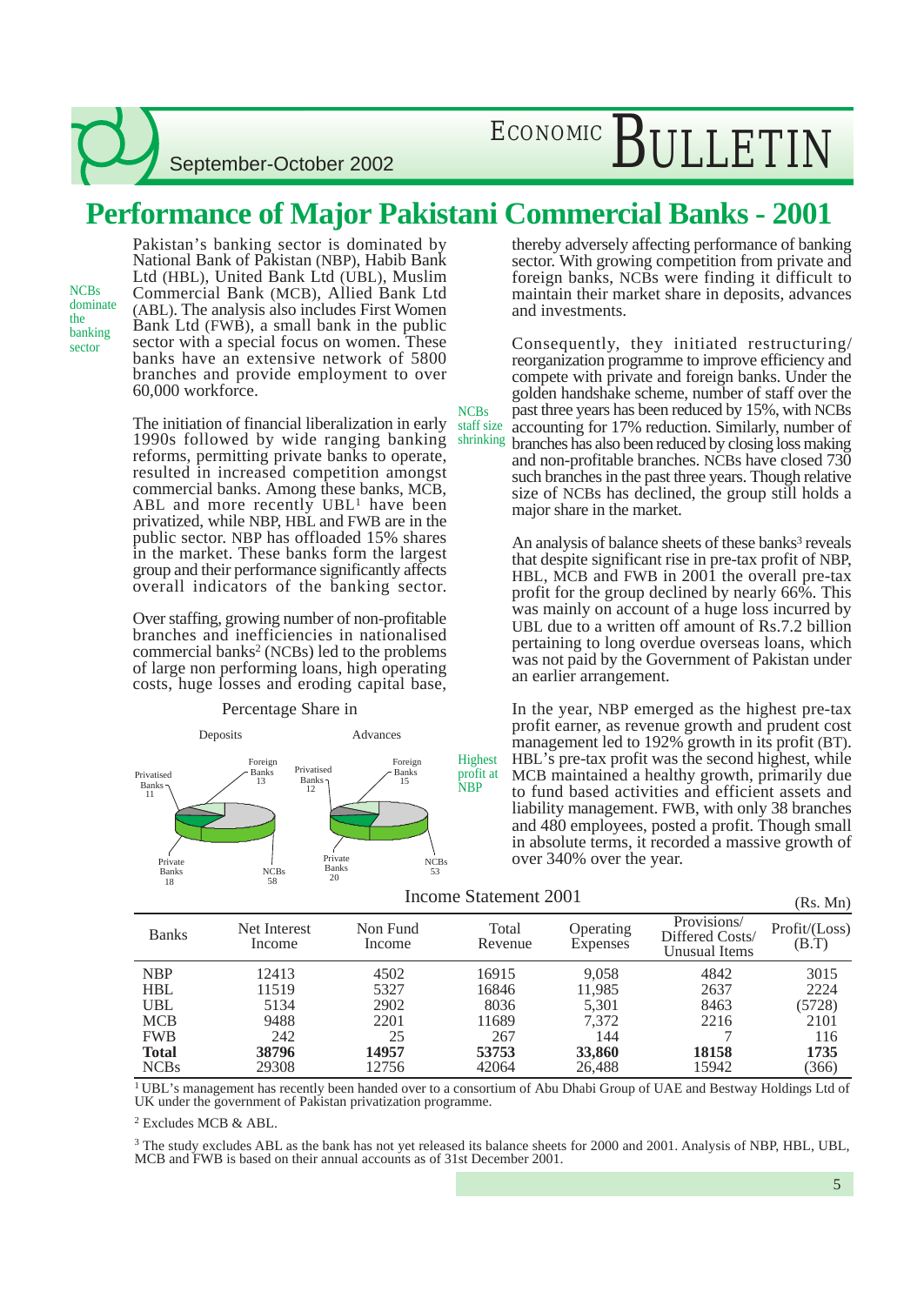Revenue shows strong<br>growth

Revenue growth of major banks remained strong at 18% in 2001. Almost one third of it was contributed by NBP alone. NBP recorded the highest growth (32%), a sharp turnaround from preceding year's decline of 10%. While MCB growth also showed double digit growth, revenue more Nonthan halved at HBL and UBL suffered a decline of 3% in sharp contrast to 51% growth a year earlier.

> Net interest income is the major source of revenue growth. It accounted for 72% of total revenue and 44% of total interest income in 2001. Revenue growth in major banks was entirely on account of 33.5% rise in net interest income. Major portion of this growth was contributed by the NCBs. Despite a downward trend in interest rates, NBP recorded a significant rise in net interest income (41%), the highest among the larger banks and in sharp contrast to preceding year's fall.

> Due to the downward trend in interest rates, interest expense continued to fall for the second consecutive year, showing a 7.3% decline. Highest decrease was recorded by HBL, followed by NBP and UBL. MCB was the only bank to record a rise. It also recorded the highest growth in interest income compared to a 10% decline a earlier year. Growth in interest income halved at HBL, while UBL recorded a decline after 16.6% increase the previous year. In volume terms, NBP has the highest share in interest income and interest expense.

## ECONOMIC BULLETIN

The deregulation of interest rates in recent years has narrowed net interest margin and caused banks to rely more on non-fund based income (non-interest income). The analysis reveals that non interest income of banks under review declined in 2001. The decline was to the tune of 9%, in sharp contrast to an 18% growth recorded a year earlier. Highest decline was recorded by MCB. NBP was the only bank to record a growth of 12%. In volume terms, non-interest income was the highest at HBL, or more than one third of total income of major banks. Non-interest income constituted 28% of total revenue.

Under the restructuring plans, banks have rationalized their workforce which has helped reduce staff costs. In 2001, banks were able to cut their staff costs by 1.6% against a 3.4% growth in 2000. NCBs managed to reduce their cost by 2.6%. There was a massive cut of 22% at UBL, while NBP recorded an increase. Despite a decline, HBL's staff cost continues to be the highest in the banking sector. Staff cost

> Staff cost per branch recorded an increase. All banks with the exception of UBL, contributed to this rise. While the highest increase was contributed by MCB, HBL has the highest staff cost per branch amongst the larger banks.

interest income falls

high at HBL

| <b>Banks</b> | Staff<br>(Nos) |       | <b>Branches</b><br>(Nos) |      | <b>Staff Cost</b><br>(Rs. Mn) |       | <b>Staff Cost Per Branch</b><br>(Rs. Mn) |      |
|--------------|----------------|-------|--------------------------|------|-------------------------------|-------|------------------------------------------|------|
|              | 2000           | 2001  | 2000                     | 2001 | 2000                          | 2001  | 2000                                     | 2001 |
| <b>NBP</b>   | 15351          | 15163 | 1228                     | 1245 | 5771                          | 6444  | 4.70                                     | 5.10 |
| <b>HBL</b>   | 22779          | 14352 | 1755                     | 1516 | 8554                          | 8179  | 4.87                                     | 5.40 |
| <b>UBL</b>   | 11879          | 8998  | 1390                     | 1117 | 3491                          | 2708  | 2.51                                     | 2.42 |
| <b>MCB</b>   | 12133          | 11614 | 1210                     | 1061 | 5170                          | 5261  | 4.27                                     | 4.96 |
| <b>FWB</b>   | 484            | 484   | 38                       | 38   | 61                            | 82    | 1.61                                     | 2.16 |
| <b>Total</b> | 62626          | 55611 | 5621                     | 4977 | 23046                         | 22674 | 4.10                                     | 4.56 |
| <b>NCBs</b>  | 50493          | 43997 | 4411                     | 3916 | 17876                         | 17413 | 4.05                                     | 4.45 |

Interest expense falls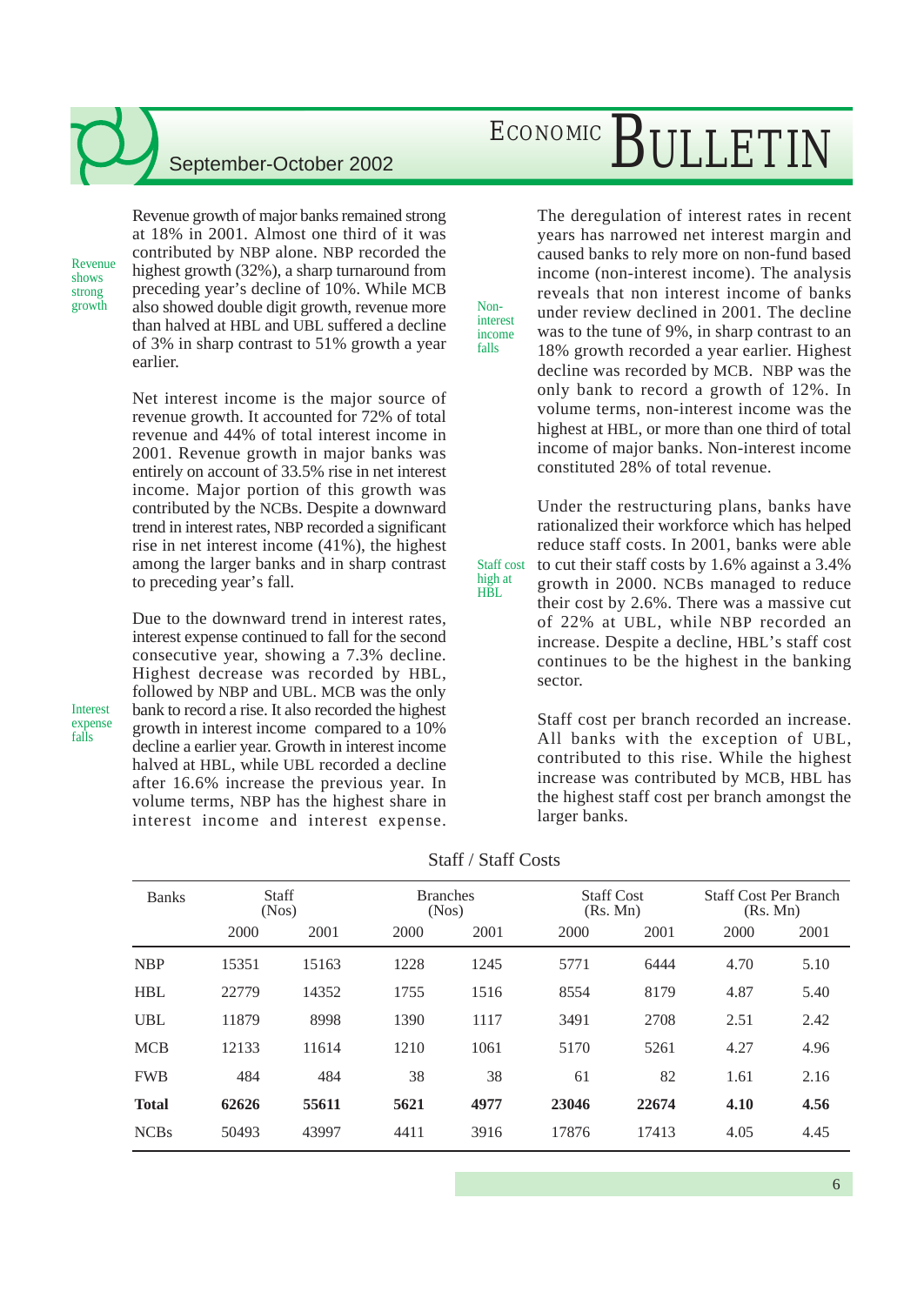Administrative expenses showed a marginal decline, with NCBs contributing 1% cut, mainly attributable to reduction in such expenses by UBL (15%) and HBL (1.5%). NBP, MCB and FWB registered increases under this head. HBL continues to incur highest administrative expense amongst major banks.

While reorganization and restructuring of banks

Total deposits of major banks during the year increased by 10%, with NCBs contributing 9% growth. Rising trend was observed in the deposits of all banks. Though MCB recorded the highest growth amongst larger banks, NBP continues to enjoy highest deposit base. FWB

have reduced the number of employees and branches in NCBs, such expenses have gone up due to voluntary separation schemes offered by major banks, among other factors. Administrative expenses still account for 63% of operating expenses (including provisions) of major banks. The ratio is significantly high for FWB, HBL and MCB. It is low for UBL (34%). 1% cut in expense at

Rising trend in deposits

admn

NCBs



has the lowest deposits base. NCBs account for 84% of total deposits of major banks and nearly 69% of all scheduled banks.

Deposit structure showing a shift

Deposit structure reveals that almost the entire increase in total deposits is attributable to a rise in current and savings deposits. The composition shows that 45% of total deposits constitute savings deposits, 23% term deposits and the remaining 32% are current account and other deposits.

# ECONOMIC **BULLETIN**

In 2001, while MCB recorded the highest growth in saving deposits, NBP, HBL and UBL recorded a decelerating growth over 2000. Among the larger banks, MCB has the highest saving deposits to total deposit ratio (58%) followed by HBL (54%). UBL enjoys the largest share in fixed deposits (27%).

Current account deposits showed a double digit growth, as all banks recorded increases. Highest growth was recorded by NBP. A breakup of NBP's deposits show current deposits account for (33%), savings deposits (30%), term deposits (12%) and other deposits (25%).

Advances of major banks showed a slower growth of 6% in 2001, three times less than in 2000. Growth in advances at NCBs exceeded that of major banks by 4 basis points. FWB recorded the highest increase (38%) but its advances portfolio is very small. Amongst the larger banks, NBP posted the highest growth while HBL and MCB recorded declines. Growth in

advances slows

Investments fall

#### **Deposits & Advances**



Investment portfolio of major banks fell by 1.3%, with NCBs showing a decline of 8.6%, mainly due to a fall by UBL, HBL and NBP. Despite the decline, NBP continued to enjoy the highest investment portfolio. Among the larger banks, MCB recorded the highest increase (29%) while UBL showed the largest decline (17%). FWB with a small investment base

recorded a 220% rise.

7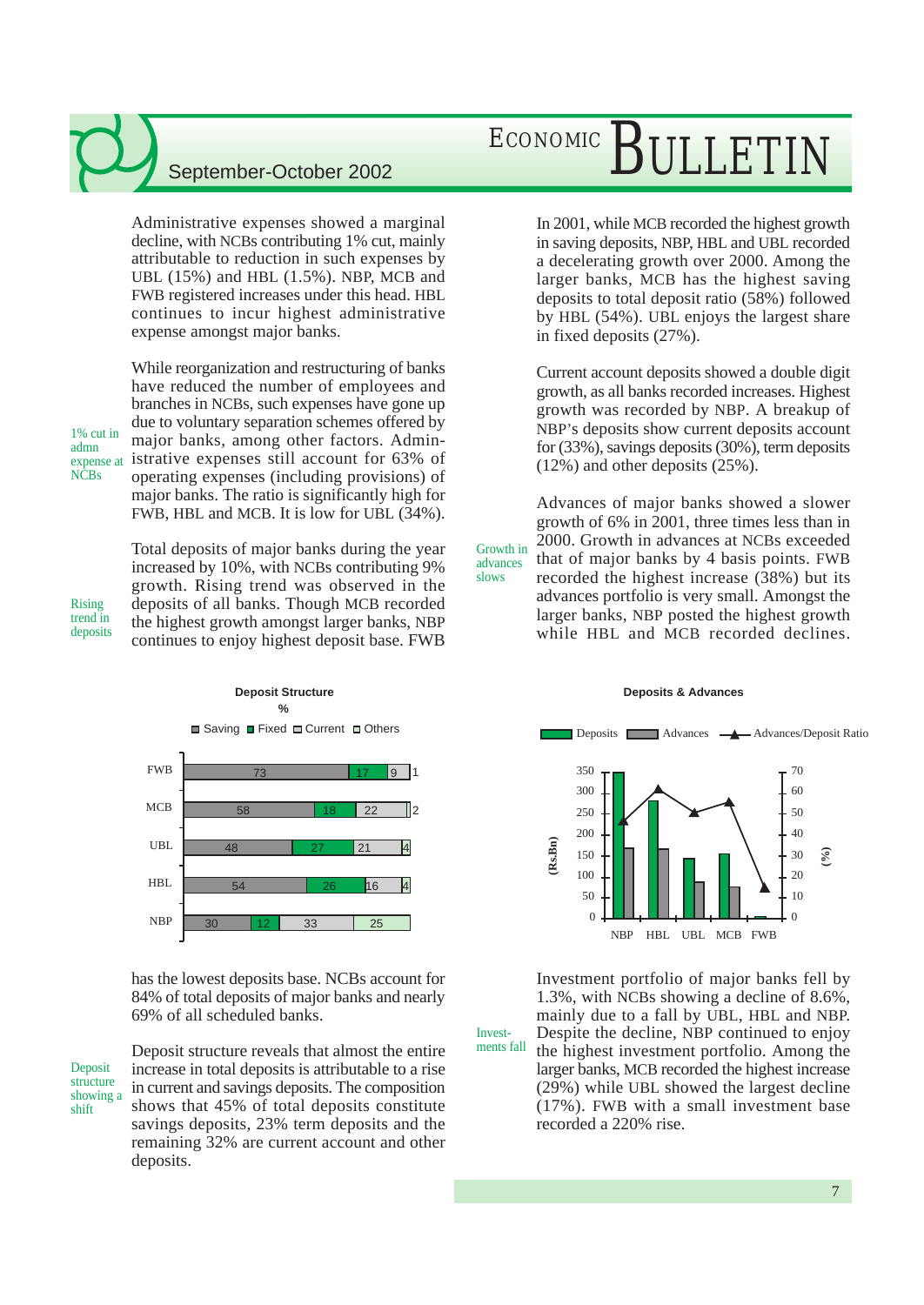# ECONOMIC BULLETIN

| <b>Key Indicators</b> |          |       |             |          |          |       |        | (Rs. Bn) |        |       |
|-----------------------|----------|-------|-------------|----------|----------|-------|--------|----------|--------|-------|
| <b>Banks</b>          | Advances |       | Investments |          | Deposits |       | Assets |          | Equity |       |
|                       | 2000     | 2001  | 2000        | 2001     | 2000     | 2001  | 2000   | 2001     | 2000   | 2001  |
| <b>NBP</b>            | 140.3    | 170.3 | 72.6        | 71.8     | 316.5    | 349.6 | 371.6  | 415.1    | 11.4   | 12.0  |
| <b>HBL</b>            | 174.9    | 167.2 | 68.1        | 57.8     | 266.1    | 283.4 | 328.6  | 333.7    | 8.8    | 9.5   |
| <b>UBL</b>            | 74.2     | 88.4  | 33.8        | 28.1     | 128.9    | 142.6 | 161.8  | 168.6    | 6.8    | (0.8) |
| <b>MCB</b>            | 86.4     | 76.6  | 43.1        | 55.4     | 136.0    | 154.6 | 174.7  | 187.1    | 4.5    | 5.0   |
| <b>FWB</b>            | 0.6      | 0.80  | 0.7         | 2.4      | 3.4      | 6.2   | 3.9    | 7.2      | 0.1    | 0.2   |
| <b>Total</b>          | 476.4    | 503.3 | 218.3       | 215.5    | 850.9    | 936.4 | 1040.6 | 1111.7   | 31.6   | 26.7  |
| <b>NCBs</b>           | 390.0    | 426.7 | 175.2       | $-160.1$ | 714.9    | 781.8 | 865.9  | 924.6    | 27.1   | 21.7  |

Major banks witnessed substantial recovery of non-performing loans (NPLs) though these still account for a third of their gross advances. Nonperforming loans of NCBs accounted for 91% of major banks NPLs and 26% of gross advances in 2001. Total NPLs grew by 5.1%, mainly attributable to a significant increase in NBP's NPLs during 2001. This is on account of addition of Rs.13.6 billion non-performing advances of former National Development Finance Corporation which has been amalgamated with NBP. HBL and MCB have also recorded increase

*Source: Annual Reports of various banks*

NBP which holds nearly 40% of assets, contributed the highest growth amongst larger banks. FWB with the smallest asset base recorded a growth of 87%. Equity of UBL went into negative in 2001, which resulted in 15% decline in total equity. Among other larger banks, NBP, HBL and MCB recorded slower growth. Highest growth was 11.2% at MCB. However, NBP continues to enjoy highest shareholders' equity, which is 45% of all major banks.

#### Non Performing Loans

Large asset/ equity base of NBP

(Rs. Bn)

| <b>Banks</b> | Gross Advances |       |       | Non-Performing Loans |      | Provisions | Net NPL <sub>s</sub> |      |
|--------------|----------------|-------|-------|----------------------|------|------------|----------------------|------|
|              | 2000           | 2001  | 2000  | 2001                 | 2000 | 2001       | 2000                 | 2001 |
| <b>NBP</b>   | 158.6          | 196.3 | 30.3  | 44.3                 | 18.3 | 26.0       | 12.0                 | 18.2 |
| HBL          | 204.7          | 199.4 | 54.0  | 56.2                 | 29.9 | 32.2       | 24.2                 | 24.1 |
| UBL          | 99.3           | 108.7 | 38.1  | 32.2                 | 25.1 | 20.4       | 13.0                 | 11.8 |
| MCB          | 91.0           | 82.8  | 12.4  | 13.4                 | 4.6  | 6.3        | 7.8                  | 7.2  |
| FWB          | 0.6            | 0.8   | 0.1   | 0.1                  | 0.02 | 0.03       | 0.1                  | 0.09 |
| Total        | 554.2          | 588.0 | 134.9 | 146.2                | 77.9 | 84.9       | 57.1                 | 61.4 |
| <b>NCBs</b>  | 463.2          | 505.2 | 122.5 | 132.8                | 73.3 | 78.6       | 49.3                 | 54.2 |

Major banks

health

in their non- performing loans. However, UBL recorded 22% decline in such loans. HBL continues to have the highest NPLs amongst major banks.

Higher provisions made by **NCBs** 

NCBs account for bulk of NPLs

> In 2001, major banks increased provisioning for NPLs by 16%, with the exception of UBL, which made 19% less provisioning. Though NBP recorded the highest growth (42%), such provisions were highest in absolute terms of HBL.

Assets of major banks increased by 7%, largely because of a substantial rise at NBP and FWB. *Source: Annual Reports of various banks*

Ratio analysis reflect improved financial health of major banks in 2001. In the year these banks, on a cumulative basis, managed to cut their cost of funds to 5% down 100 basis points over 2000. FWB was the only bank amongst the NCBs to record an increase. UBL has the lowest cost of funds (4.3%) and its intermediation cost has also declined over the year. Though major banks were able to cut their intermediation cost to 3.7%, it was still higher than the international standard. While NBP's intermediation cost (2.6%) remained unchanged over last year, it is lowest amongst the major banks. The ratio was highest for MCB (5.0%). financial improves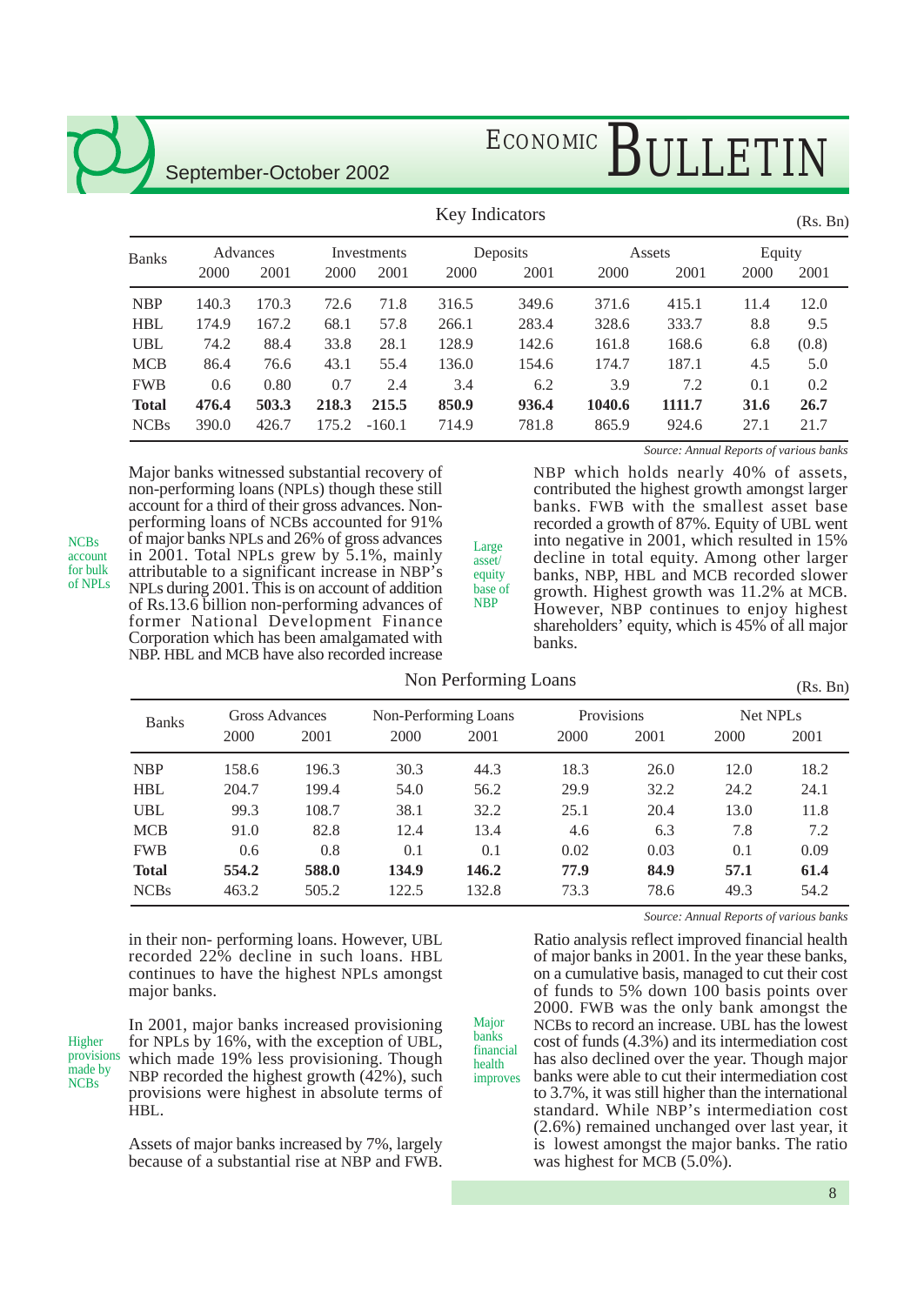# ECONOMIC BULLETIN

|              |               |      |      | <b>Selected Ratios</b>     |            |                     |      | $(\%)$         |  |
|--------------|---------------|------|------|----------------------------|------------|---------------------|------|----------------|--|
| <b>Banks</b> | Cost of Funds |      |      | <b>Intermediation Cost</b> |            | Net Interest Margin |      | Pre-tax Margin |  |
|              | 2000          | 2001 | 2000 | 2001                       | 2000       | 2001                | 2000 | 2001           |  |
| <b>NBP</b>   | 6.6           | 5.5  | 2.6  | 2.6                        | 3.1        | 4.0                 | 3.1  | 8.4            |  |
| <b>HBL</b>   | 6.0           | 5.1  | 4.7  | 4.3                        | 3.3        | 4.4                 | 3.0  | 6.9            |  |
| <b>UBL</b>   | 4.9           | 4.3  | 4.3  | 3.4                        | 4.7        | 4.6                 | 10.7 | $-39.8$        |  |
| <b>MCB</b>   | 5.0           | 4.8  | 5.3  | 5.0                        | 5.3        | 6.7                 | 7.8  | 10.9           |  |
| <b>FWB</b>   | 4.5           | 6.5  | 3.8  | 2.9                        | 4.4        | 5.4                 | 9.3  | 19.2           |  |
| <b>Total</b> | 5.9           | 5.1  | 4.0  | 3.7                        | <b>3.8</b> | 4.7                 | 5.1  | 1.7            |  |
| <b>NCBs</b>  | 6.0           | 5.1  | 3.7  | 3.4                        | 3.5        | 4.3                 | 4.5  | $-0.4$         |  |

Major Banks Performance Ratios







**Spread %**



**NPLs/Gross Advances %**

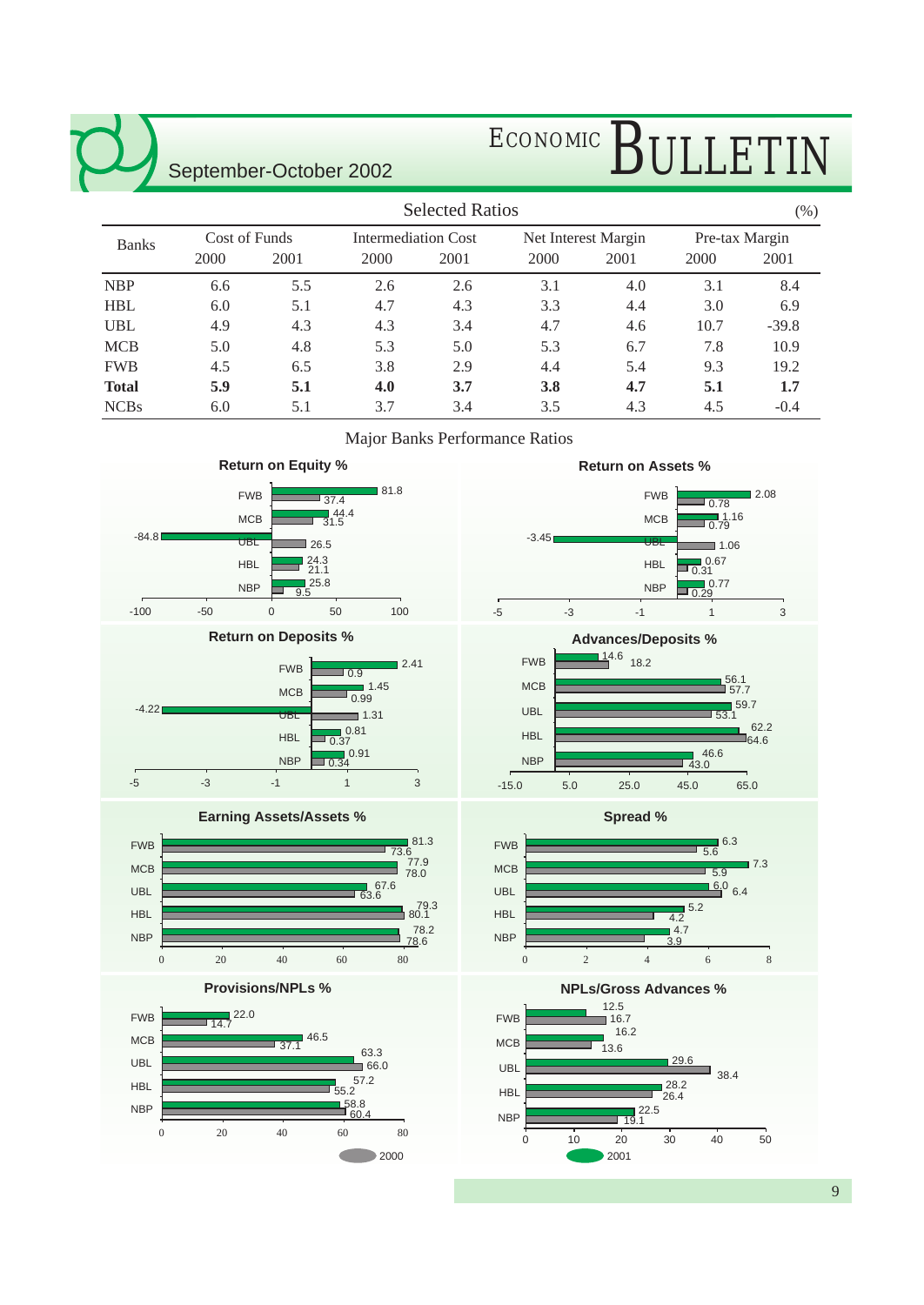Rise in net interest margin

Net interest margin (NIM) increased in 2001. It was the highest for MCB (6.7%) and lowest for NBP (4%). NIM ratio for major banks was 4.7%, and slightly lower for NCBs (4.3%).

Pre-tax margin was a negative 39.8% for UBL on account of loss incurred in 2001. Due to negative pre-tax margin of UBL, the ratio for major banks fell from 5.1% to only 1.7%, with NCBs contributing negative profit margin.

Profitability ratios indicate that except for UBL,

Profitability ratios improve which recorded negative return on equity (RoE), return on assets (RoA) and return on deposits (RoD) in 2001, these ratios rose for all other banks in the group. FWB recorded the highest RoE (81.8%) followed by MCB (44.4%). The ratio was the lowest for HBL (24.3%). Despite an increase in RoA, the ratio for NBP and HBL remained below 1%, it was the highest for FWB (2.1%). Similar pattern is reflected by RoD ratio of major banks. The ratio was the highest at 2.4% for FWB and lowest at 0.7% for HBL.

Advances to deposits ratio highest at HRL

**Equity** deposit ratio highest at NBP

Liquidity ratio reflects that only HBL was able to record advances to deposit ratio of above 60%, for others the ratio ranged between 14.6% to 56.1%. It was the lowest at FWB. Investment deposit ratio of NBP, HBL and UBL declined, while it increased for the other two banks.

Of the debt management ratios, there is an increase in equity to deposit ratio of HBL, MCB and FWB, while it fell for UBL and was slightly lower for NBP. Despite the decline, NBP recorded the highest ratio (3.5%) amongst the major banks. Due to negative equity of UBL, where the ratio was the lowest, the bank's equity to liabilities ratio also went into negative in 2001 from a high of 4.4% in 2000. The ratio increased slightly for HBL, MCB and FWB and fell for NBP. Liabilities to assets ratio remained above 90% for all major banks.

# ECONOMIC BULLETIN

In the year 2001 it recorded a marginal decline for MCB and FWB, while it increased for NBP and UBL.

Asset quality as measured by earning assets to total assets ratio reveals slight improvement for UBL and FWB, while it declined for MCB, HBL and marginally for NBP. The ratio ranges between 67.6% for UBL to 81% for FWB. Nonperforming loans to gross advances ratio remains high for all major banks, reaching a high of 84.5% for UBL, while it was the lowest at 14.2% for FWB. Net NPLs to advances ratio, on the other hand, grew for all major banks except FWB. It was the lowest (9%) for MCB and highest (14.4%) for HBL.

The ratio of provisions to non-performing loans increased for HBL, MCB and FWB but declined for NBP and UBL. It is still the highest (63.3%) for UBL. The ratio of provisions to performing advances also remained high for UBL, even though it dropped over a year earlier. Amongst other major banks, NBP, HBL and MCB recorded increase in the ratio, while it fell for FWB. The ratio was the lowest for FWB (4%). Ratio analysis further reveals that only FWB managed to achieve an equity plus provision to non-performing loans ratio of greater than 1.

The ratio pertaining to management soundness reveals that operating expense to income ratio increased for NBP and MCB but declined for

Management soundness

ratios

Asset quality shows little change

> the other three banks. It remained the highest for HBL (37%) and MCB (38%) and lowest for FWB (24%). Staff cost per branch has also increased for all major banks, except for UBL, which recorded a decline. HBL incurred the highest staff cost per branch, lowest being of FWB. Expenditure to income ratio for major banks continues to be high. The ratio exceeds 100% for UBL. Lowest ratio is 81% of FWB. In the year 2001, the ratio declined for the major banks, except for NBP.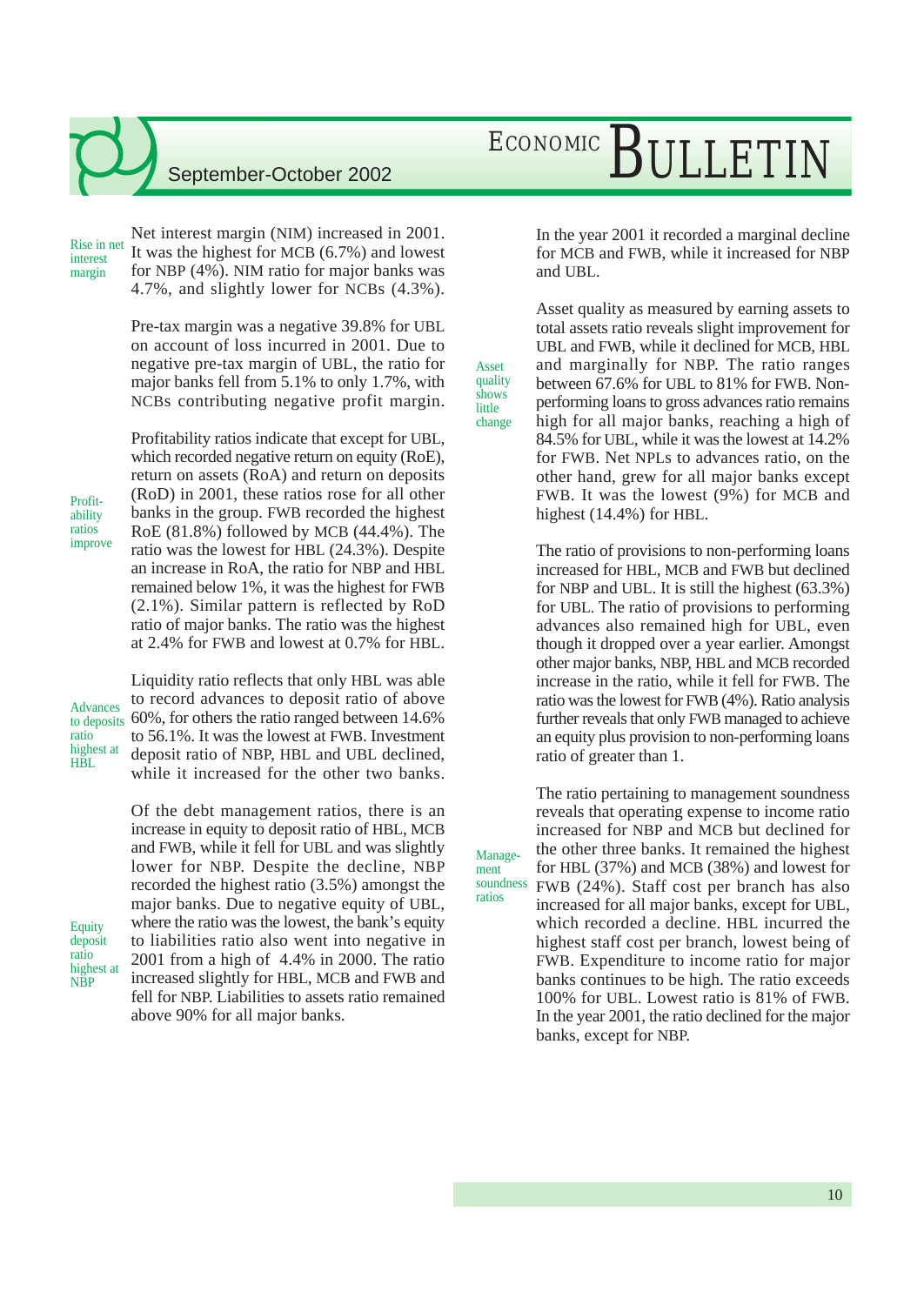# ECONOMIC BULLETIN

| <b>Other Key Ratios</b>      |            |      |      |            |            |        | (% )       |      |            |      |
|------------------------------|------------|------|------|------------|------------|--------|------------|------|------------|------|
| <b>Banks</b>                 | <b>NBP</b> |      |      | <b>HBL</b> | <b>UBL</b> |        | <b>MCB</b> |      | <b>FWB</b> |      |
|                              | 2000       | 2001 | 2000 | 2001       | 2000       | 2001   | 2000       | 2001 | 2000       | 2001 |
| Equity/Assets                | 3.1        | 2.9  | 2.7  | 2.8        | 4.2        | $-0.5$ | 2.6        | 2.7  | 2.3        | 2.6  |
| Equity/Liabilities           | 3.2        | 3.0  | 2.8  | 3.0        | 4.4        | $-0.5$ | 2.7        | 2.8  | 2.4        | 2.8  |
| Liabilities/Assets           | 95.4       | 95.8 | 96.2 | 96.2       | 94.4       | 94.7   | 96.8       | 96.3 | 97.2       | 95.2 |
| Provisions/Performing        |            |      |      |            |            |        |            |      |            |      |
| Advances                     | 14.3       | 17.0 | 19.8 | 22.5       | 41.0       | 26.6   | 5.9        | 9.0  | 4.0        | 3.6  |
| Equity+Provisions/NPLs       | 1.0        | 0.9  | 0.7  | 0.7        | 0.8        | 0.6    | 0.7        | 0.8  | 0.8        | 1.8  |
| <b>Net NPLs/Net Advances</b> | 8.6        | 10.7 | 13.8 | 14.4       | 17.4       | 19.5   | 9.1        | 9.3  | 18.8       | 11.3 |
| Non Interest Income/         |            |      |      |            |            |        |            |      |            |      |
| <b>Total Income</b>          | 11.9       | 15.1 | 19.2 | 16.5       | 22.4       | 20.2   | 16.4       | 11.4 | 10.1       | 4.1  |
| Non Interest Income/         |            |      |      |            |            |        |            |      |            |      |
| Revenue*                     | 31.4       | 30.4 | 42.0 | 31.6       | 42.3       | 36.1   | 28.6       | 18.8 | 21.0       | 9.3  |
| Operating Expenses to        |            |      |      |            |            |        |            |      |            |      |
| Income                       | 22.3       | 25.3 | 38.2 | 37.1       | 35.2       | 36.9   | 42.6       | 38.3 | 40.2       | 24.0 |
| <b>Operating Expenses</b>    |            |      |      |            |            |        |            |      |            |      |
| Revenue*                     | 58.4       | 50.8 | 83.7 | 71.1       | 66.6       | 55.0   | 74.6       | 63.1 | 83.3       | 54.0 |

based income falls

NBP

top position

*\* Net Interest Income + Non-Fund Based Income*

#### *Conclusion*

Restructuring undertaken to improve the working efficiency of banks, and of NCBs in particular, resulted in separation of at least 30,000 staff and closure of a large number of loss making/non profitable branches. Restructuring and other strengthening measures initiated since past few years, is now reflected in improved performance of banks. The NCBs have re-instituted effective cost control and efficiency approach and are now working aggressively to manage low yield assets. There has been improvement in recovery of defaulted loans.

Banks being prepared for privatisation

Improved operation of banks

> The aim of reforms is to make NCBs competitive and prepare them for privatization. MCB and ABL were privatized in early 1990s. MCB has now become the largest bank in the private sector. At the same time, NBP's shares have been placed on domestic stock exchanges. Earlier in November 2001, 10% shares were offered to the general public. Another 5% shares of the bank were recently offered to the general public. The subscription was heavily oversubscribed. Habib Bank is likely to go private by the end of the year.

> In 2001, all the major banks, by and large, remained profitable except for UBL. Its loss dragged down the profitability of other banks by 66%.

> While all banks deposits grew, advances and investments have fallen. Despite the shrinking

*Source: Annual Reports of various banks*

spread, revenue growth has been impressive. Interest income has also increased significantly.

Non-fund based income has become more important to banks in recent years because of narrower net interest margins. However, all the major banks, with the exception of NBP, recorded fall in their non-fund income. NBP recorded significant growth reflecting improved performance of branch network. However, HBL still holds 34% of total non fund based income, the highest amongst major banks. Non fund

Despite efforts to curtail operating costs, significant growth in administrative expense and staff cost was recorded by NBP, MCB and FWB. Both staff costs and administrative expenses continue to be high for HBL, though these have fallen over the year. Administrative expense increases

NBP has maintained its position as Pakistan's largest bank in 2001. MCB has maintained profitable growth, alongwith proactive risk management and expansion of product range for customers. Prudent cost cutting measures at HBL have restricted growth in expenses. FWB has also shown an improvement in all financial activities. In UBL, the government injected capital of Rs.7.9 billion, enabling the bank to meet capital adequacy requirement shortfall created by Rs.7.2 billion, long overdue overseas loans not being available from the GoP and to meet other requirements. maintains

> While some financial ratios have improved, efforts are needed to bring them at par with internationally accepted standards.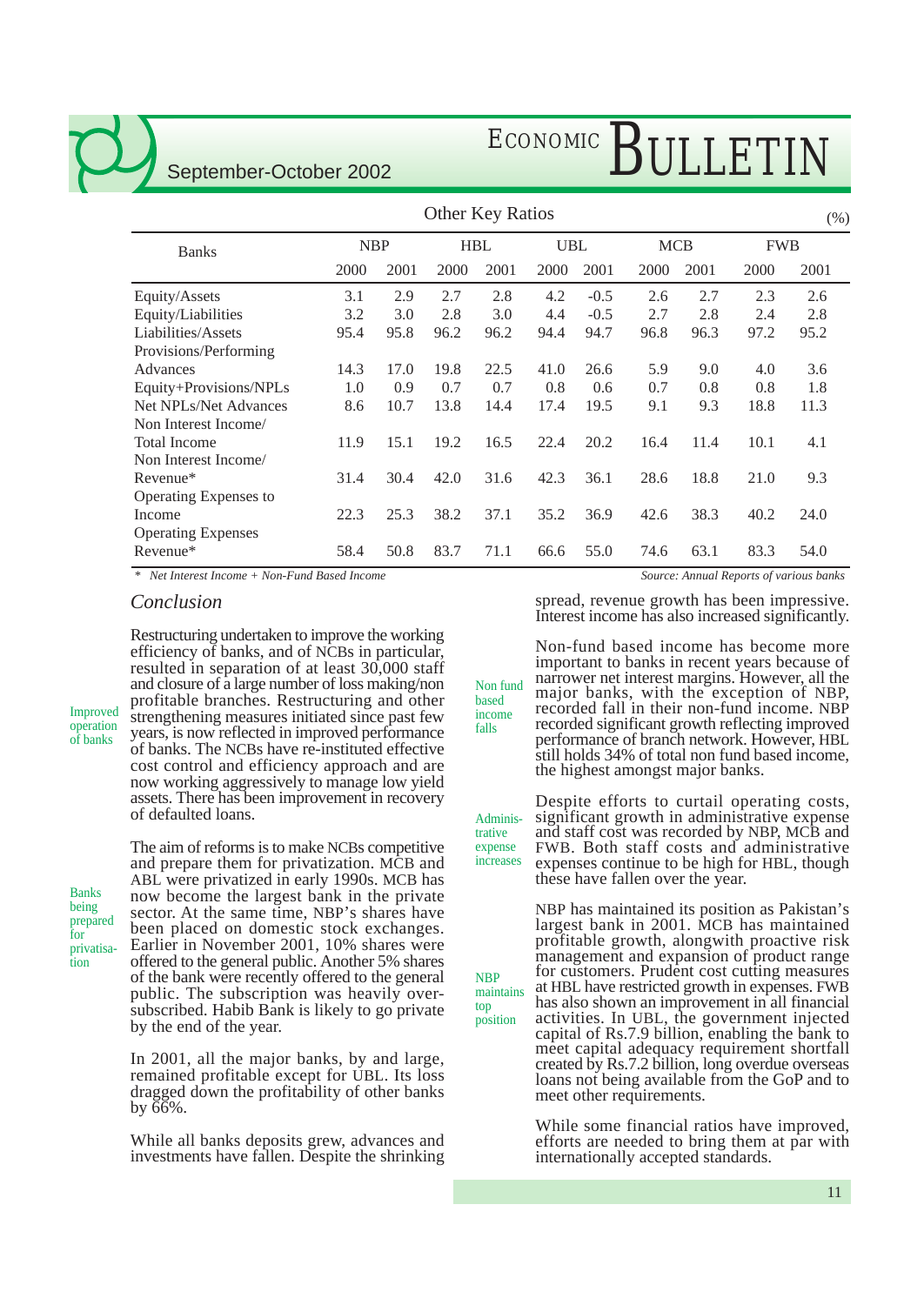## ECONOMIC BULLETIN

September-October 2002

### **Corporate Governance - Recent Initiatives**

Enron & other corporate failures

Corporate governance defined

In the aftermath of recent business failures in the US, involving companies such as Enron and World Com, one area that came into sharp focus was corporate governance practices and policies. A few years earlier also, when the East Asian crisis broke out, weaknesses in governance was cited as one of the factors responsible.

The Enron and other events showed the need for corporate law to keep pace with underlying changes in the financial world. The Netherlands Minister of Finance while addressing the joint IMF-World Bank meeting said, "there is a need to give as much attention to risks and vulnerabilities arising in the so-called advanced economies, as we do to problems in emerging markets and developing countries".

It also brought to light the rising demand for corporate accountability, and transparency and the need for Boards to be more knowledgeable, involved and proactive. The issue of how companies are governed has been given renewed relevance by recent incidents. This is true for countries that are considered to have close to perfect capital markets. In developing countries, the issue of corporate governance is even more important because of the weak legal system which cannot effectively enforce contracts and resolve disputes, poor quality of information which prevents effective monitoring and widespread corruption and mistrust.

Corporate governance can be defined in a number of ways. The OECD in its paper, *"OECD Principles of Corporate Governance"* issued June 21, 1999, defines corporate governance as involving "a set of relationships between a company's management, its board, its shareholders and other stakeholders. Corporate governance also provides the structure through which the objectives of the company are set, and the means of attaining those objectives and monitoring performance are determined".

The collapse of Enron and other high profile companies, and the resultant impact on stock markets around the world are now forcing companies/stock markets/governments to focus on effective corporate governance.

Certified Management Accountants (CMA) of Canada is developing a new corporate governance guideline that is designed to measure and improve the performance of board of directors and CEOs. CMA Canada is focusing Focus on effective governance

on broader corporate governance issues, including: -

§defining the roles and responsibilities of boards,

§new auditor regulations,

§assessing business risk,

§evaluating the performance of senior managers,

§ensuring ethical and legal compliance throughout the top executive team.

The Australian government has tightened corporate governance and has come up with a tough reform package to clean up the country's corporate culture. The reform package would be introduced early next year.

China has taken a number of initiatives given the growing importance of good corporate governance, such as establishment of a system of independent directors for Chinese listed companies, the introduction of a code of corporate governance and the establishment of a National Accounting Institute opened just a year ago, where many professional CPAs and financial managers have benefited from its high quality training programmes.

Transparency and adequate disclosure cannot however, become established business practices without well trained and competent accounting professionals.

In July 2002, the Board of Directors of Nasdaq Stock Market approved more than 25 new corporate governance reform proposals designed to increase accountability and transparency for the benefit of investors. & NYSE adopt new proposals

Action taken by the Nasdaq board include: -

- Increase board independence.
- § Empower audit committees.

**Nasdaq** 

§ Strengthen the role of independent directors in compensation and nomination decisions.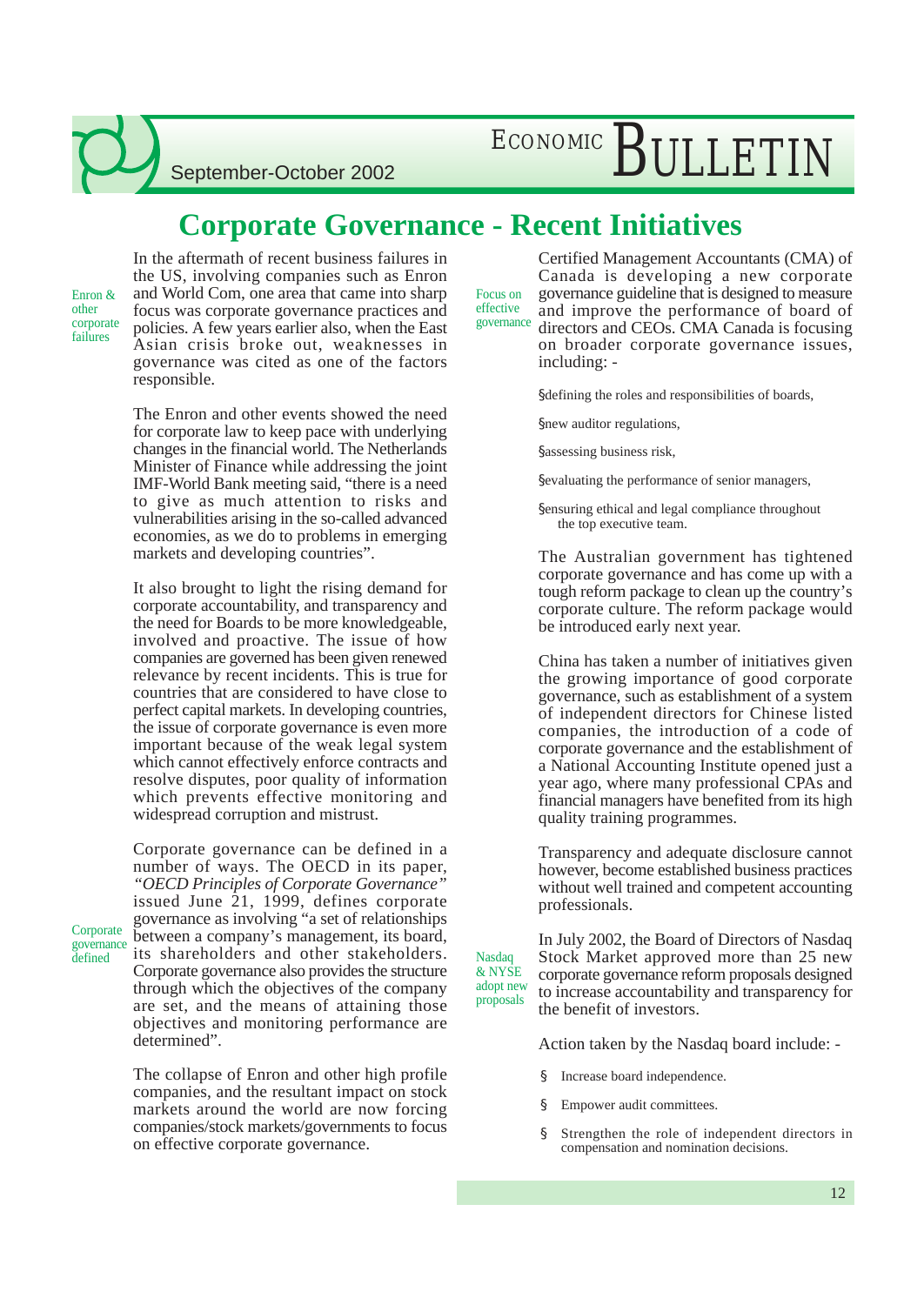- § Shareholder approval for all stock option plans.
- § Code of conduct for companies.
- § Mandate for accelerated disclosure of insider transactions.

The New York Stock Exchange (NYSE) has also approved in August 2002 stricter corporate governance standards and disclosure practices for NYSE listed companies. These are intended to restore investor confidence by empowering and ensuring the independence of directors and strengthening corporate governance practices.

Both the NYSE and Nasdaq after beefing up their corporate governance rules for their listed companies, have now made very specific reference to posting the information on corporate website. In the weeks immediately after the new rules were approved, a survey showed that a vast majority of 135 prominent companies have a long way to go to meet the new rules.

Only last month, the Malta Stock Exchange announced the setting up of a Mediterranean Corporate Governance Roundtable to promote and improve corporate governance in emerging markets. The main thrust will be with regard to the Mediterranean region, with its different cultures and background.

Large corporations adopt new systems

Corporate governance has become an integral part of many institutions. In May this year, Mazda announced a series of measures designed to improve the company's corporate management system and structure, including an Executive Officer system, a reduction in the size of the board and a plan to establish a management advisory committee. Through these, it hopes to enhance corporate governance and management efficiency.

Fujitsu is undertaking reforms of its corporate governance structure, including the streamlining of the Board and the introduction of Corporate Executive Officers and a new Business Group Organization. Colgate having incorporated principles of good corporate governance, has been given A-plus rating by CaIPERS, an institute which rates governance aspects of corporations.

Bank of Montreal has corporate governance as an integral part of its business focus. The Bank's

## ECONOMIC BULLETIN

governance programme rates the performance of each director against the standard of performance required by the board's charter of Expectations for Directors.

Effective corporate governance has assumed added significance for banks, because of the presence of the risk element. There are specific responsibilities to manage the risks at the financial institution and effectively oversee the system of internal controls.

The Basel Committee has in the recent past issued papers which underscore the need for banks to set strategies for their operations and establish accountability for executing these strategies. These papers have highlighted the fact that strategies and techniques that are basic to sound corporate governance include: committee strategies

- § the corporate values and codes of conduct,
- § a well articulated corporate strategy,
- § the clear assignment of responsibilities and decision making authorities,
- § strong internal control system,

Basel

designs new

New

to be

- § establishment of a mechanism for the interaction and cooperation among the board of directors, senior management and auditors,
- § special monitoring of risk exposures,
- § appropriate information flows internally and to the public.

While bank directors are not expected to understand every nuance of banking or to oversee each transaction, they however have the responsibility to set the tone regarding their institution's risk taking and to oversee the internal control process so that they can reasonably expect that their directions will be followed.

The Basel Committee on Banking Supervision is ready with a set up of new standards as to how much capital banks must set aside to cover unforeseen hazards, and aim to be more sensitive to the risks in today's global banking industry. The new rules will reflect different types of risk and will rest on three pillars – capital requirements, supervisory review of internal bank risk assessments and market discipline standards introduced

through better risk disclosure.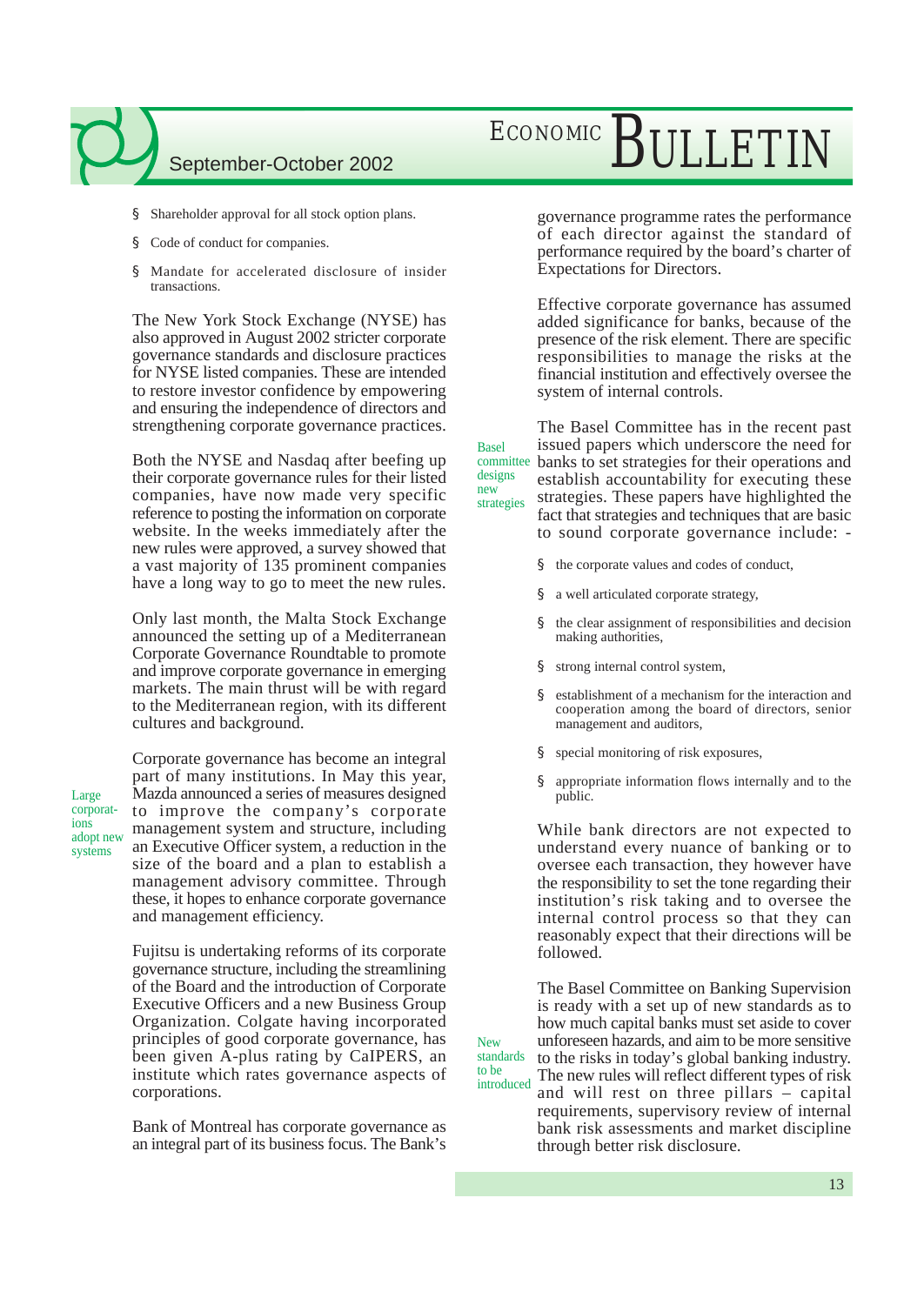Banks will have until December 20 to test the accord and give recommendations to the Basel Committee. It hopes to issue the final version of the accord in October next year and implement it as the standard in 2006.

Accounting is considered to be the soul of corporate governance. Only if strong principles of accounting are practiced can corporate management be monitored and held accountable and corporate performance be assessed. The basic accounting principles should be that every corporate accountant and every outside auditor should follow professional standards. Regulators, policy makers, investors and shareholders all rely on financial statement to assess a company's performance and financial standing.

Business Ethics in its March/April 2002 issue, lists four of the best proposals for reforming corporate governance.

- § Ensure auditors really audit by making them fully independent.
- § Bar law breaking companies from government contracts.
- § Create a broad duty of loyalty in law to the public goods.
- § Find truly knowledgeable directors: Employees.

In Pakistan, the Fifth All Pakistan Chartered Accountant's Conference held in December 1998 resolved to take an initiative to evolve Corporate and recommend a Code of Good Corporate initiative in Governance. The need to have a framework of good corporate governance was felt by all concerned with the corporate sector, including the investors, the financial services community, regulators and the accounting profession.

**Corporate** 

Pakistan

The objective of corporate governance framework is to establish a system, whereby a company is enabled to be directed and controlled by its directors having due regard to compliance with the best practices enunciated by the code for carrying out the conduct and affairs of a company.

The Securities and Exchange Commission of Pakistan, for the purpose of establishing a framework of good corporate governance has introduced certain principles which the stock exchanges have been asked to insert in their respective listing regulations. This have been highlighted below.

One can thus conclude that everywhere, whether it is a developing or developed country, the issue of how companies are governed has been

## ECONOMIC BULLETI

given renewed relevance by the recent incidence involving financial irregularities at large companies. Need for disclosure has increased dramatically, and Boards are under more pressure than ever before, audit function in particular is under intense scrutiny.

### Securities and Exchange Commission of Pakistan

#### Code of Corporate Governance Highlights

The Securities and Exchange Commission of Pakistan, for the purpose of establishing a framework of good corporate governance by listed companies issued a detailed list of clauses, which were to be inserted in their listing regulations. Given below are the highlights on the subject:-

#### *Board of Directors*

-

- (i) All listed companies shall encourage effective representation of independent non-executive directors, including those representing minority interests.
- (ii) The directors of listed companies shall, at the time of filing their consent to act as such, give a declaration that they are aware of their duties and powers under the relevant law(s).

#### *Qualification and Eligibility to Act as a Director*

- (iii) No listed company shall have as director, a person who is serving as a director of ten other listed companies.
- (iv) No person shall be elected or nominated as a director of a listed company if he is not a National Tax Payer; he has been convicted by a court of competent jurisdiction or is a defaulter of a financial institution, or if his spouse is engaged in the business of stock brokerage.

#### *Tenure of Office of Directors*

(v) The tenure of office of Directors shall be three years.

#### *Responsibilities, Powers and Functions of Board of Directors*

- (vi) The directors shall carry out their duties with independence in the best interests of the listed companies.
- (vii) Every listed company shall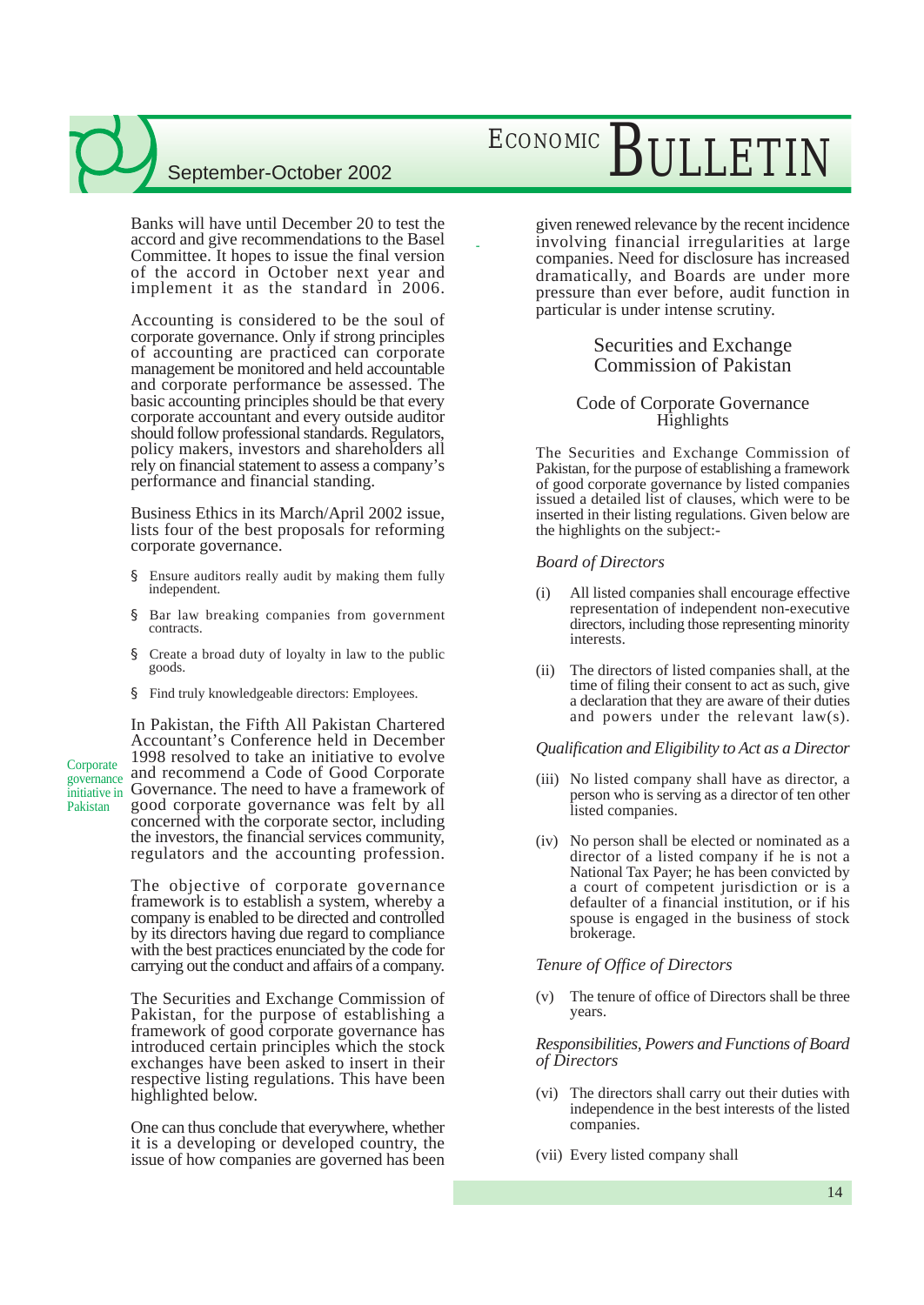- (a) ensure that a statement of Ethics and Business Practices is prepared and circulated annually by its Board of Directors to establish a standard of conduct for directors and employees,
- (b) the Board of Directors adopt a mission statement and overall corporate strategy for the listed company.

#### *Meetings of the Board*

(viii) The Chairman of the listed company shall preside over meetings of the Board of Directors, which will be held at least once in every quarter of the financial year and will also ensure that minutes of the meetings are appropriately recorded.

#### *Key Information to be placed for decision by Board of Directors*

(ix) To strengthen the corporate decision making process, significant issues will be placed for consideration and decision of the Board of Directors of listed companies.

> Orientation Courses will be held for companies' directors.

#### *Chief Financial Officer and Company Secretary*

(x) The appointment, remuneration and terms and conditions of employment of the Chief Financial Officer, the Company Secretary and the head of internal audit of listed companies shall be determined by the CEO.

#### *Corporate and Financial Reporting Framework* Director's Report to Shareholders

- (xi) The directors of listed companies shall include statements to the following effect in the Directors Report.
	- § The financial statements.
	- § Proper books of account have been maintained.
	- Appropriate accounting policies have been consistently applied in the preparation of financial statements.
	- § International Accounting Standards have been followed in preparation of financial statements.
	- § The system of internal control is sound and has been effectively implemented and monitored.
	- There are no significant doubts about the listed company's ability to continue as a going concern.

## ECONOMIC BULLETIN

§ There has been no material departure from the best practices of corporate governance.

#### *Frequency of Financial Reporting*

(xii) The SECP has clearly stated in detail the frequency of financial statements that needs to be published and circulated.

#### *Responsibility for Financial Reporting & Corporate Compliance*

(xiii) Circulation responsibilities of financial statement by CEO and the CFO spelt.

#### *Disclosure of Interest by a Director holding Company's Shares*

- (xiv) If any director, CEO or executive of a listed company or their spouse undertakes any transaction in the shares of the company, they shall immediately inform the Company Secretary.
- (xv) Auditors not to hold Shares.

#### *Corporate Ownership Structure*

(xvi) Every company proposed to be listed shall at the time of public offering offer not less than 20% of the share capital of the company, unless the limit has been relaxed.

#### *Audit Committee*

(xvii) The Board of Directors of listed companies shall establish an Audit Committee, comprising not less than three members, meeting at least once every quarter of the financial year.

#### *Terms of Reference*

Board of Directors shall determine the terms of reference of the Audit Committee. Among others, they will be responsible for the appointment of external auditors, determining appropriate measures to safeguard the listed company's assets, reviewing of financial statements, ensuring coordination between internal and external auditors, ascertaining the effectiveness of internal control system, etc.

All listed companies shall set out the status of their compliance with the best practices of corporate governance.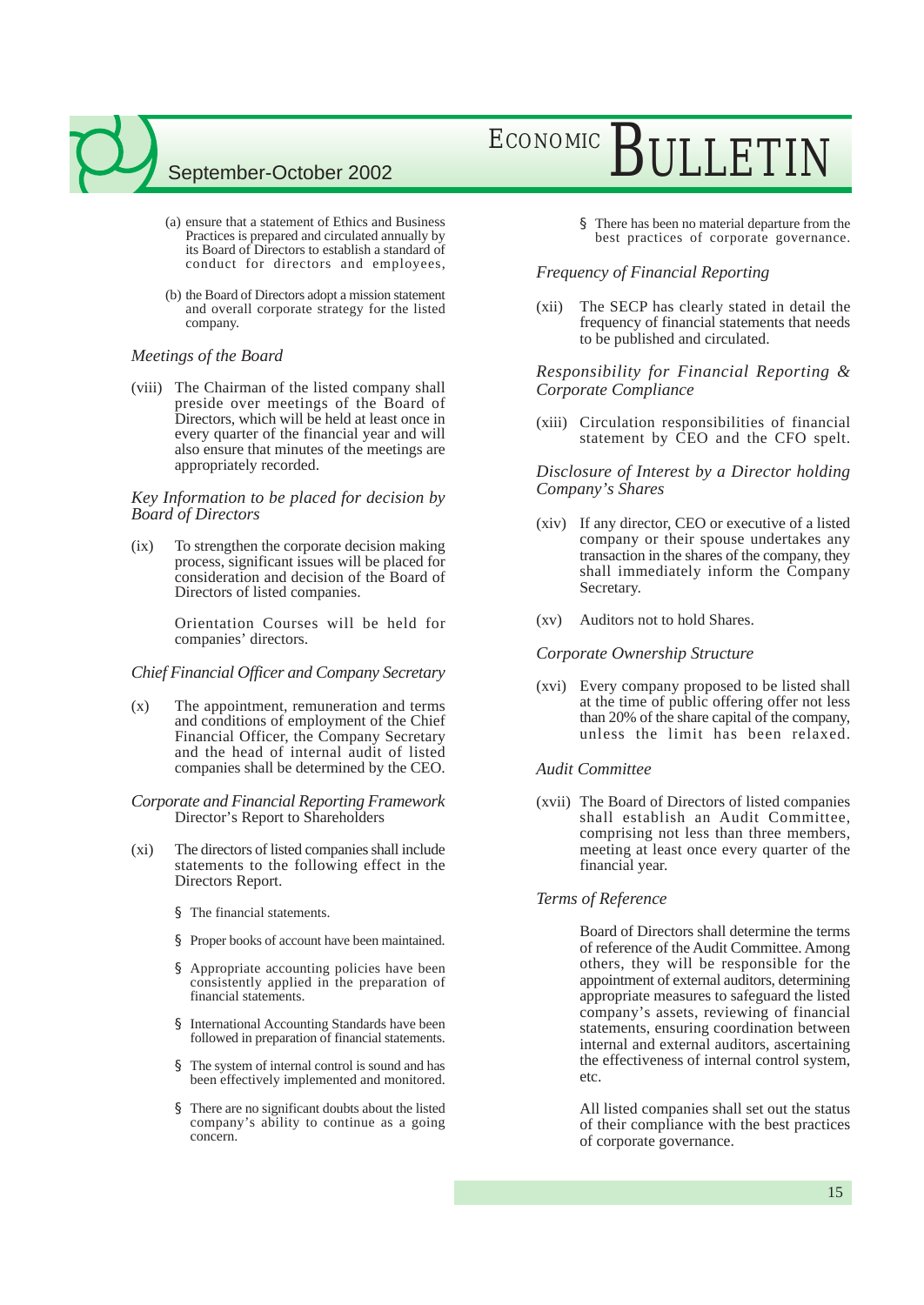## ECONOMIC BULLETIN

### **IMF - World Bank Annual Meeting**

The International Monetary Fund and the World Bank held their 57th annual meeting in Washington on September 28-29. It was attended by financial leaders from 184 member countries who had gathered to present their countries views on issues in international economics and finance. The first annual meetings were held in Washington in 1946.

Wide range of issues covered

The two days meeting covered a wide range of issues from poverty reduction to corporate governance, corruption to trade distortionary subsidies, banking and corporate restructuring to debt burden restructuring, sovereign bankruptcy to investing in globalisation and the uncertainties surrounding the global economy outlook and the ways the Fund and the Bank can continue assisting members to strengthen their economies to make them stronger and more resilient.

Since the last annual meeting, the intervening period has been a difficult one. While the rich world witnessed the collapse of the stock markets and corporate scandals, the developing world saw wars and conflict, political disturbances, restrictions on trade, falling commodity prices, rising poverty, economic crisis in Latin America and a heavy toll on human life in Africa.

The world's seven richest industrial countries showed commitment to sound economic policies and structural reforms to improve corporate disclosure, enhance corporate accountability and strengthen the independence of auditing. They pledged to coordinate efforts to improve disclosure requirements for corporations.

Globalisation has assumed significance, for now no nation can afford to neglect the impact of its actions on the rest of the world. Integration in the global economy through trade, investment and the spread of technology has the potential to bring about stronger economic growth and better standards for all. However, there are challenges and risks that come with it.

There was broad agreement on the issue of poverty and coordinated efforts needed to fight

Coordinat ed efforts to fight poverty

PRGF brings good results against it. As the World Bank President remarked "today more and more people are saying poverty anywhere is poverty everywhere and their voices are getting louder". Economic growth is essential in reducing poverty for international experience indicates that when economic growth rate rises, poverty falls. Economic growth increases the demand for labour and also increases the availability of public and private resources that can be used to improve essential social services such as education and health care.

The World Bank President said that an estimated average annual growth rate of the world economy of around 3.5% is needed to reduce poverty effectively and to meet the 2015 goals.

The Conference highlighted a "two-pillar" approach for overcoming world poverty, based on self responsibility and better international support. With the introduction of the Poverty Reduction and Growth Facility (PRGF), which replaced IMF's concessional lending facility ESAF, there has occurred a more prominent place for poverty reduction in the government budget.

While the programme is only a few years old, an assessment of PRGF supported programmes show that actual public spending is becoming more pro-poor and pro-growth in countries with PRGF supported programmes. Most such programmes emphasize strengthening governance by improving public expenditure management. They are also characterised by greater fiscal flexibility, whereby the fiscal framework allows for an increase in poverty reducing spending when additional resources are available.

The developing countries need to pursue social and economic policies that encourage growth that is equitable and just for all, develop regulatory framework that is free from corruption, has a well regulated financial system which creates conditions for entrepreneurship and jobs.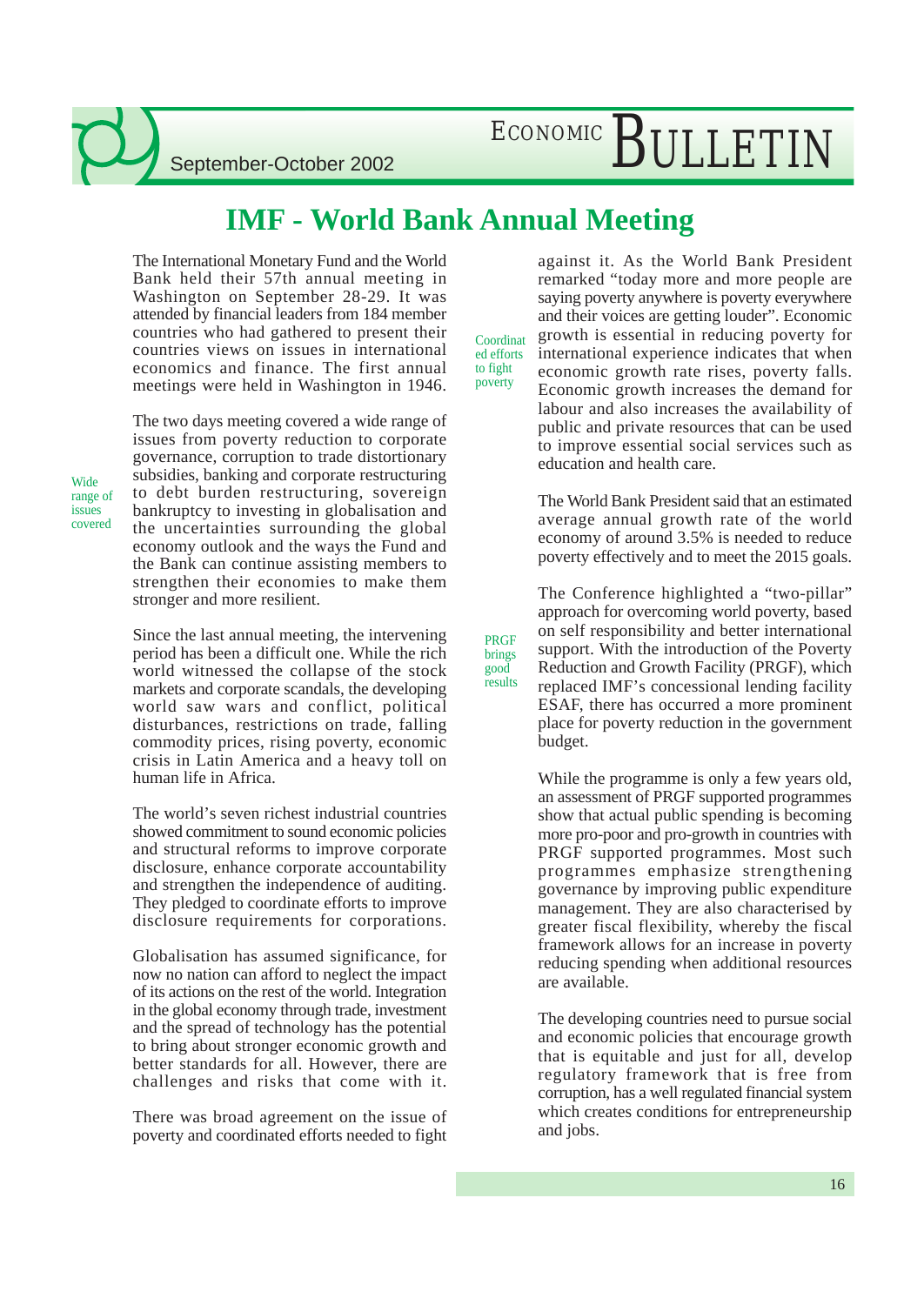Financial leaders from Africa, where many countries face extreme poverty spoke about the change that has taken place in their dealing with the problem. They have chosen a framework for cooperation with the rest of the world, a key element of which is poverty reduction in the continent. A home grown development process, programme will form the basis of cooperation with other institutions and donors.

-

Commit-Millennium Develop-

Aid to be made effective

The developed countries have reaffirmed to work in partnership with the developing ment to the countries - to increase overseas development assistance, to open markets in trade and to reduce agricultural subsidies. They reaffirmed ment Goals their commitment to the Millennium Development Goals.

> The Millennium Development Goals address issues of common interest to people of all nations. The goals comprise among others, eradicating poverty and hunger, achieving universal primary education, eliminating gender disparities in education, reducing under five and maternal mortality, ensuring environmental sustainability etc. The Annual Meeting called for setting 2015 as the year to achieve the goals. It will be a coordinated effort by the financial institutions and the countries to work in the fight against poverty.

> On the issue of aid, delegates from the rich countries showed willingness to increase aid that is productively used. The World Bank President said, "untie aid and move to better coordinate and harmonize development programmes and policies. The fragmentation of donors' efforts has long plagued the effectiveness of aid. Many of the failures blamed on borrowing countries actually represent the failure of donors to coordinate their efforts".

> In developing countries, past experience has shown little coordination among donors. In countries, where there is coordination, aid has been effectively utilised. For instance in Ghana, a common donor approach brought improvements in the country's primary healthcare programme. In India, better coordination among donors on important education policy issues led to reforms in teacher training and financing. In Brazil, the World Bank has joined other donors in pooling health

## ECONOMIC BULLETIN

efforts and in Mali and Uganda, donors recently agreed to joint supervision of projects.

On the HIPC initiative, a major new issue that emerged at the Conference was how to deal with the fact that the outlook for many debt ridden countries has deteriorated with the global economic slowdown and the fall in commodity prices. Additional financing is clearly required.

The Heavily Indebted Poor Countries (HIPC) Initiative was launched in 1996 to reduce the external debt of the world's most debt-laden poor countries to sustainable levels by the combined efforts of Paris Club and other official bilateral and multilateral creditors.

Debt relief under the HIPC Initiative is one way of the international support for poor countries that removes debt as an obstacle to growth. Some 26 countries have recently been given debt relief of \$40 billion, reducing these countries external debts by about two thirds from \$62 billion to \$22 billion. Resources are being allocated to education, rural development and water supply, and road construction.

The Chairman of the Annual Meetings and Finance Minister of Oman, called upon the industrial countries not to restrict access to the exports of developing countries, particularly textiles and agricultural products. They must open up their markets and the developing countries should also push ahead with their own liberalisation efforts.

The Pakistan Finance Minister while addressing the joint meeting also called upon the developed countries to provide access to markets. "What is the point of enhancing capital flows if capacity to repay them continues to be constrained by restrictive trade practices. We feel that trade must be placed even higher on the agenda of the development dialogue – we urge industrial countries to reduce tariffs and non-tariff barriers".

There is a process of change at the IMF. Further reforms have been initiated so that IMF's capacities match with the needs of the global economy. Views were also expressed that the current distribution of IMF quotas needs to be reconsidered, especially to correct the underrepresentation of a number of emerging market economies.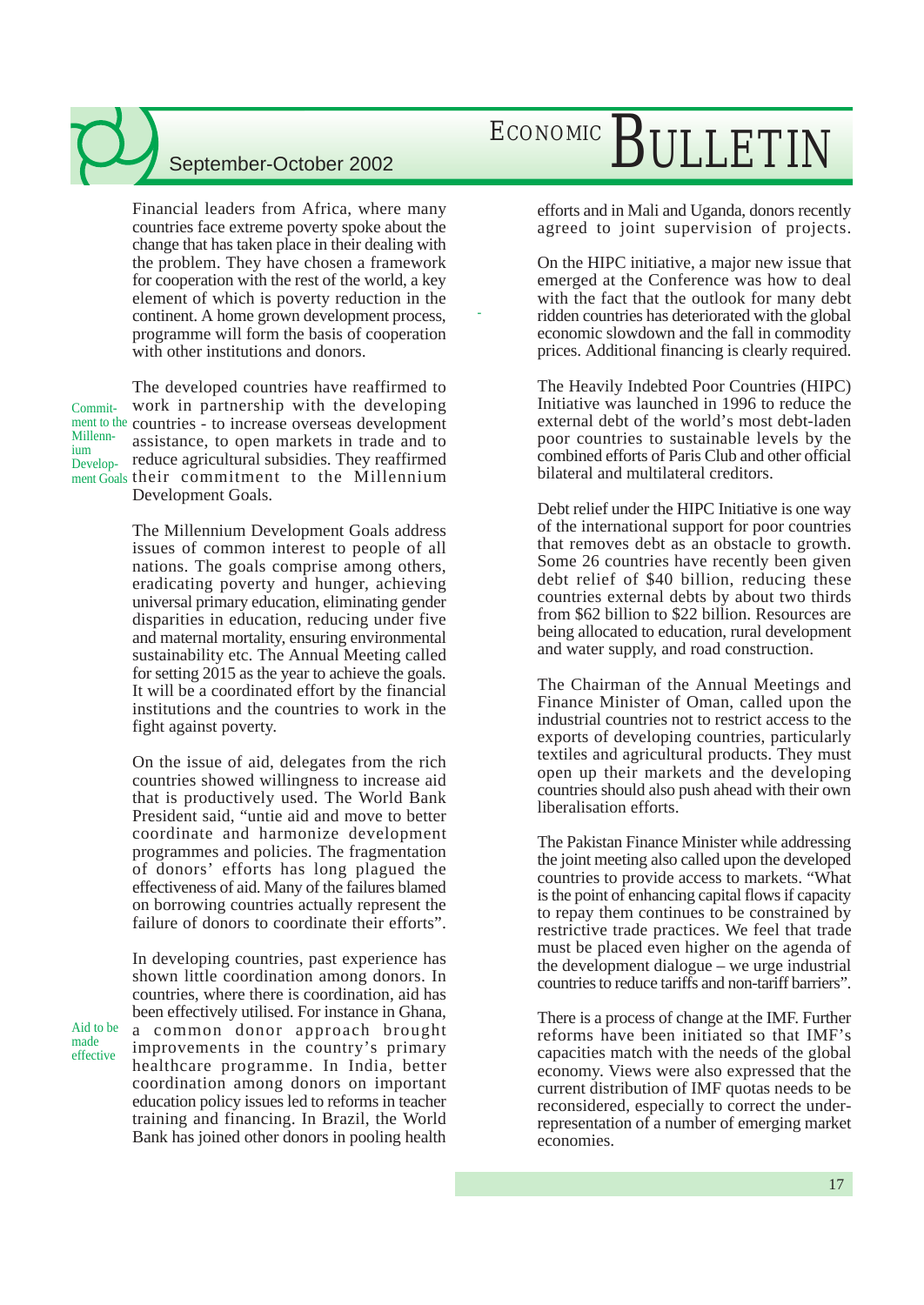## ECONOMIC BULLETIN

### **Banking and Finance**

Scheduled banks deposits rose by 19.6% to Rs.1,525.4 billion in the week ended October 12, 2002 against the corresponding week last year when it stood at Rs.1,275.6 billion. **Deposits** increase

Advances show a small rise Scheduled banks advances stood at Rs.864.3 billion, a marginal increase of 1.5% over last year's corresponding figure of Rs.851.8 billion. Demand for credit by the private sector has been sluggish. It is expected to pick up in the near future for cotton financing.

Substaintial rise in investments

Scheduled banks investment in central and provincial government securities showed a substantial jump of 95.3%, rising to Rs.595.8 billion in the week ended October 12, against last year's corresponding figure of Rs.305.0 billion. As credit flow to the private sector has not picked up, banks with surplus liquidity have invested in these securities.

A near two-fold increase in approved foreign exchange

Approved foreign exchange including balances held outside Pakistan, showed a near two-fold increase, rising by183.3% to Rs.381.6 billion in the week ended October 12, 2002 against last year's corresponding figure of Rs.134.7 billion.



Privatisation picks up

-

Following the banking sector liberalisation process initiated in the early 1990s, banks have been set up in the private sector. The bigger nationalised banks, have for a number of years faced overstaffing, unprofitable branches, poor customer services and inept credit discipline. To minimize these weaknesses and to improve the overall operations of the banks, restructuring and then the subsequent privatisation of nationalised commercial banks has remained on government agenda, in spite of some initial difficulties.

Late last year, a 6.4% government stake in Muslim Commercial Bank was off-loaded and only 10.2% more shares remain to be divested. In October, 2002 the management ownership of United Bank Ltd, one of the largest banks from the public sector was transferred to the consortium of Abu Dhabi Group and Bestway Group who have acquired 51% shares.

During the same month, the second offering of shares of National Bank of Pakistan by the Government of Pakistan through the State Bank of Pakistan of its shareholding in the Bank, equivalent to 5% of the Bank's total issued, subscribed and paid up capital took place. In addition to this, in case of over subscription, the Offerer shall offer out of its shareholding in the Bank a maximum of 5% of the Bank's total issued, subscribed and paid up capital. It was heavily oversubscribed. Last year, the government offloaded 10% shares of NBP through initial public offering in the local stock exchanges.

Habib Bank Ltd is in the process of privatisation, and the Privatisation Commission has invited Expressions of Interest from the investors for a minimum of 26% stake of the Bank.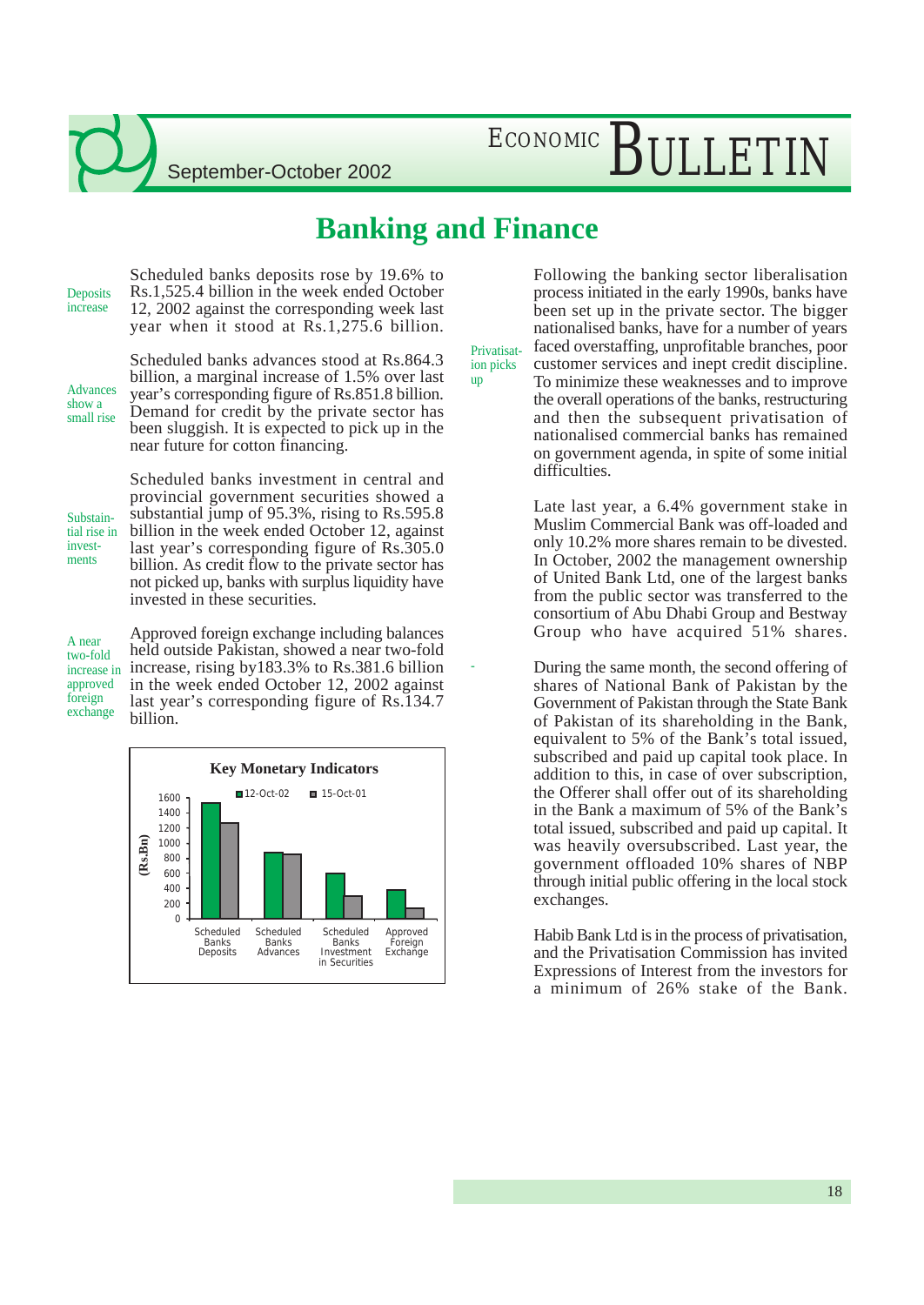## ECONOMIC BULLETIN

### **Trade**

Export Structure

% share in total exports



Primary commodities, with a share of 8% in total exports, recorded nearly 12% growth. Other manufactures exports declined by 12% and their share in total exports came down to 16% from 21% a year earlier.

Among major exports, raw cotton, cotton yarn, cotton cloth, readymade garments including knitwear and bedwear & towels recorded increase in export value. However export of rice, fish & fish preparations, carpets & rugs, leather tanned & manufactured, sports goods and surgical instruments suffered decline.

The average unit value of most major export items with higher export value (raw cotton, cotton yarn, readymade garments) declined but that of rice, cotton cloth, carpets & rugs and leather with lower export value, was higher compared to a year earlier.

Pakistan's merchandise trade account shows a significant improvement in the first quarter of FY03, with export/import gap narrowing to a provisionally estimated \$201 million, down 16% from a year earlier. This improvement is attributable to an accelerated growth in exports of 14%, which outpaced an 11% increase in imports. Last year, in the corresponding period, the trade deficit had declined by 53%, mainly on account of an 8% decline in imports in contrast to only 2% growth in exports.





Exports this year are showing a steady growth since March and have come very close to the target set by the Ministry of Commerce for the quarter. The Ministry has fixed an export target of \$10.4 billion for the whole fiscal year, growing 15% on annual basis. In the first three months (July-September), exports fetched an estimated \$2.58 billion, or 25% of export target.





Although there have been some inroads in capturing new markets for non-traditional items, the country continues to depend on the export of traditional items. Despite efforts to expand the export base, nearly 65% of export earnings continue to be derived from cotton based textiles manufactures alone. During July-September FY03, textile manufactures exports increased 15% to \$1.67 billion.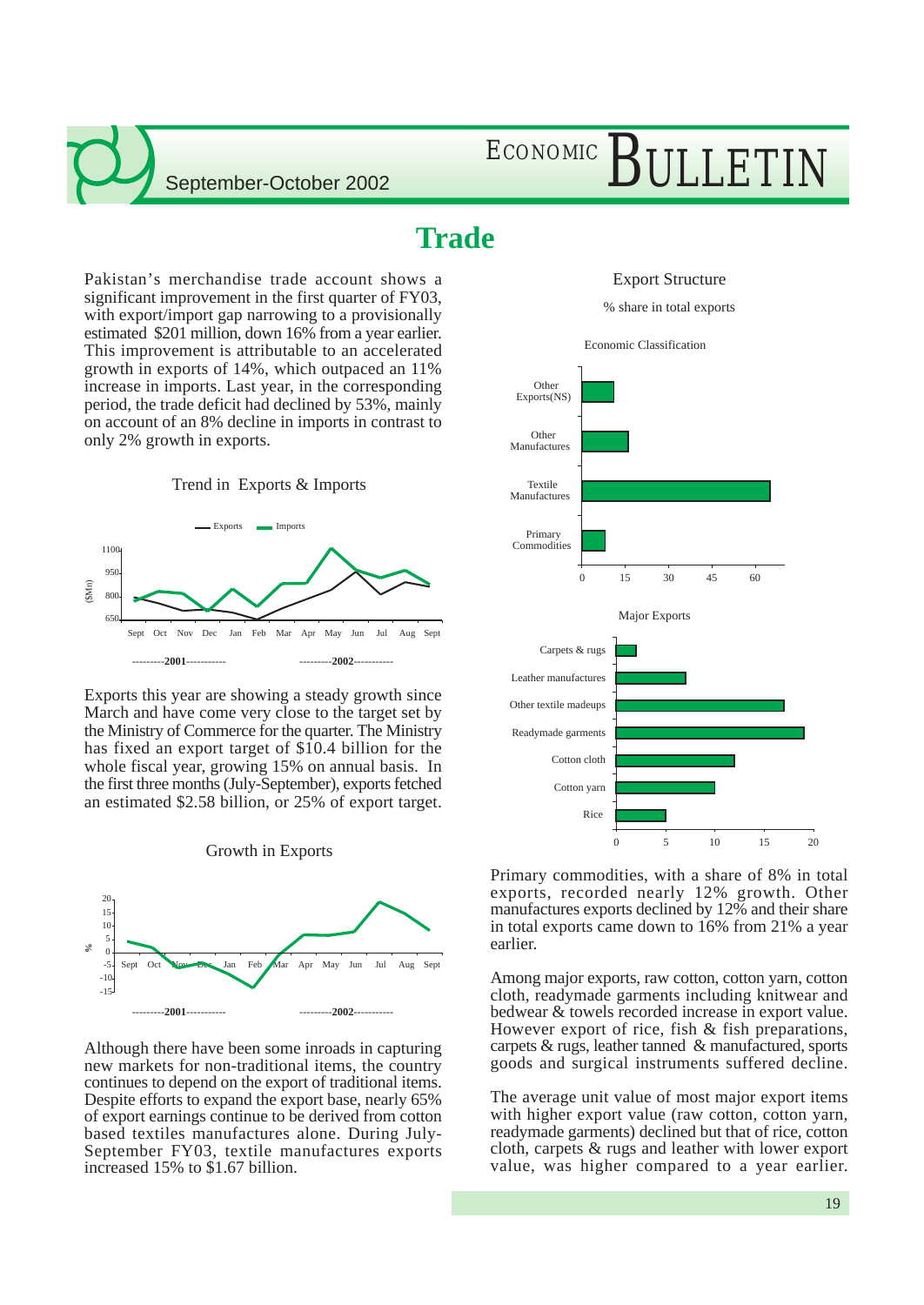

# ECONOMIC BULLETIN

### Major Exports

(\$ Mn)

|                                  |             |             |             |             | July-September |
|----------------------------------|-------------|-------------|-------------|-------------|----------------|
|                                  | <b>FY00</b> | <b>FY01</b> | <b>FY02</b> | <b>FY03</b> | <b>FY02</b>    |
| Rice                             | 539.7       | 525.5       | 448.2       | 95.5        | 103.7          |
| Raw Cotton                       | 72.6        | 139.3       | 24.7        | 15.0        | 3.2            |
| Fish & Fish Preparations         | 138.9       | 137.8       | 123.6       | 33.1        | 35.4           |
| Fruits & Vegetables              | 118.5       | 101.0       | 102.1       | 23.0        | 22.5           |
| Wheat                            |             | 11.0        | 71.4        | 33.1        | 12.0           |
| <b>Cotton Yarn</b>               | 1071.6      | 1073.5      | 929.7       | 243.1       | 239.6          |
| <b>Cotton Cloth</b>              | 1096.2      | 1032.5      | 1130.8      | 318.7       | 246.0          |
| Readymade Garments & Knitwear    | 1658.4      | 1738.2      | 1720.9      | 539.0       | 476.4          |
| Other Textile Made-up*           | 1213.1      | 1317.5      | 1537.0      | 451.6       | 375.2          |
| <b>Synthetic Textile Fabrics</b> | 457.6       | 544.6       | 410.0       | 116.3       | 114.7          |
| Carpets & Rugs                   | 264.3       | 288.8       | 249.8       | 44.8        | 47.8           |
| Leather Tanned & Manufactures    | 513.8       | 658.4       | 623.1       | 147.3       | 184.3          |
| <b>Sports Goods</b>              | 279.2       | 270.6       | 304.5       | 58.8        | 61.1           |
| Chemicals & Medicines            | 220.1       | 288.4       | 297.8       | 85.2        | 64.4           |
| <b>Petroleum Products</b>        | 81.9        | 183.9       | 190.7       | 38.2        | 66.0           |
| Others                           | 842.7       | 890.5       | 698.1       | 383.6       | 212.2          |
| Total                            | 8568.6      | 9201.6      | 9134.5      | 2581.2      | 2264.5         |

\* including bedwear & towels

Imports into Pakistan have shown a rise since March this year. First quarter imports surged 11%, in sharp contrast to an 8% fall in the corresponding quarter last year. Cheaper imports due to weak dollar, alongwith revival of industrial activities contributed to this increase. Imports during July-September FY03 are in line with the target for the quarter. The Ministry has announced an annual target of \$11.1 billion for the whole fiscal year.

#### Growth in Imports



*Source: Federal Bureau of Statistics*

A wide range of commodities are imported into Pakistan. Though there has been a shift in import composition, raw material for consumer goods still account for more than 50% of total imports. Groupwise, share of food group imports have gradually declined, as they now account for only 8% of total imports. During July-September FY03, despite a 34% fall in wheat imports, food imports showed a 30% growth. The increase is attributable to a significant rise in edible oil imports (71%). Economic classification of imports reveals heavy reliance on import of raw materials for consumer goods and import of capital goods. The share of consumer goods is gradually declining.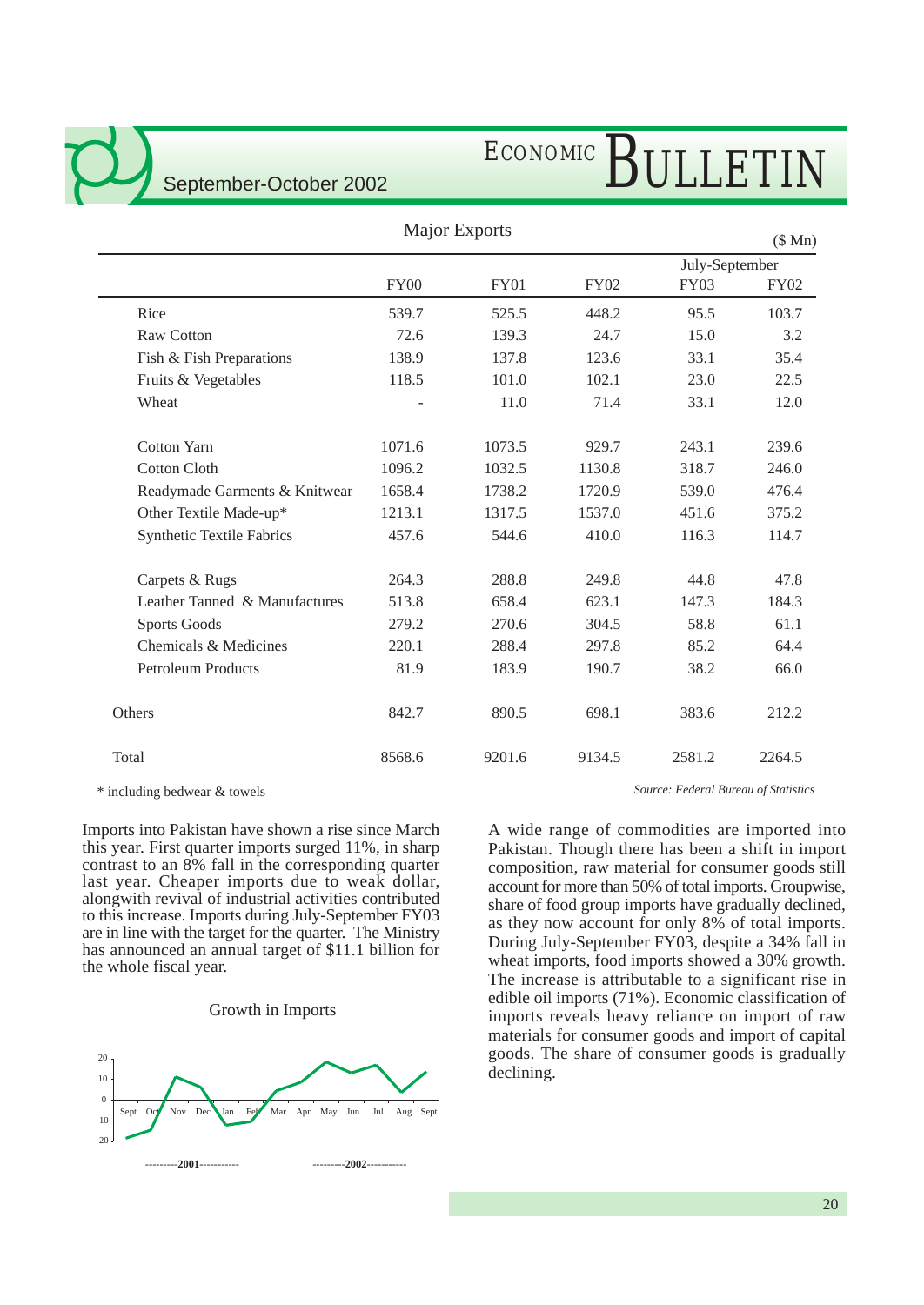## ECONOMIC BULLETIN



### Major Imports

|                                   |             |             |             |        | (\$Mn)         |
|-----------------------------------|-------------|-------------|-------------|--------|----------------|
|                                   |             |             |             |        | July-September |
|                                   | <b>FY00</b> | <b>FY01</b> | <b>FY02</b> | FY03   | <b>FY02</b>    |
| Wheat                             | 283.5       | 15.4        | 50.0        | 7.0    | 10.7           |
| Tea                               | 210.4       | 206.4       | 156.6       | 37.8   | 36.6           |
| Edible Oil                        | 413.4       | 327.6       | 393.0       | 122.7  | 71.7           |
| Pulses & Spices                   | 112.9       | 131.6       | 152.9       | 47.8   | 30.6           |
| Fertilizers                       | 197.6       | 170.5       | 176.2       | 61.6   | 50.8           |
| Petroleum (Crude & Product)       | 2804.4      | 3360.8      | 2807.0      | 618.4  | 493.1          |
| Insecticides & Medicinal Products | 350.1       | 299.9       | 314.0       | 81.1   | 83.4           |
| <b>Plastic Materials</b>          | 332.9       | 354.3       | 352.7       | 98.3   | 78.2           |
| Synthetic Textile Fibre           | 152.6       | 161.8       | 187.5       | 54.7   | 40.2           |
| Iron & Steel                      | 372.3       | 361.4       | 433.9       | 102.6  | 116.9          |
| <b>Transport Equipment</b>        | 524.6       | 400.5       | 462.2       | 121.7  | 85.4           |
| <b>Electric Machinery</b>         | 155.0       | 131.6       | 128.0       | 44.6   | 24.6           |
| Non Electrical Machinery          | 437.9       | 537.3       | 562.8       | 131.4  | 132.9          |
| <b>Textile Machinery</b>          | 211.0       | 372.2       | 406.9       | 107.2  | 118.6          |
| Others                            | 3750.8      | 3897.6      | 3755.8      | 1145.5 | 11304          |
| Total                             | 10309.4     | 10728.9     | 10339.5     | 2782.4 | 2504.1         |

While the oil import bill declined by 7.5% in the quarter, it still constitutes 25% of total imports. Machinery imports, with a share of 22% in total imports, rose by 25% compared to 7% growth the previous year. Chemical imports grew by 8%, fertilizer by 21%, plastic materials by 25%. Iron & steel imports on the other hand dropped by 14%.

The average unit value of imports of some major items, mostly consumer goods, was higher during

*Source: Federal Bureau of Statistics*

July-September FY03. These include tea, edible oil, fertilizers and sugar. On the other hand, average unit price of wheat, pulses, insecticides and medicinal products, plastic materials and synthetic textile fabrics recorded decline. In value terms, import of pulses, plastic materials and synthetic textiles were higher, while that of wheat, insecticides and medicinal products declined.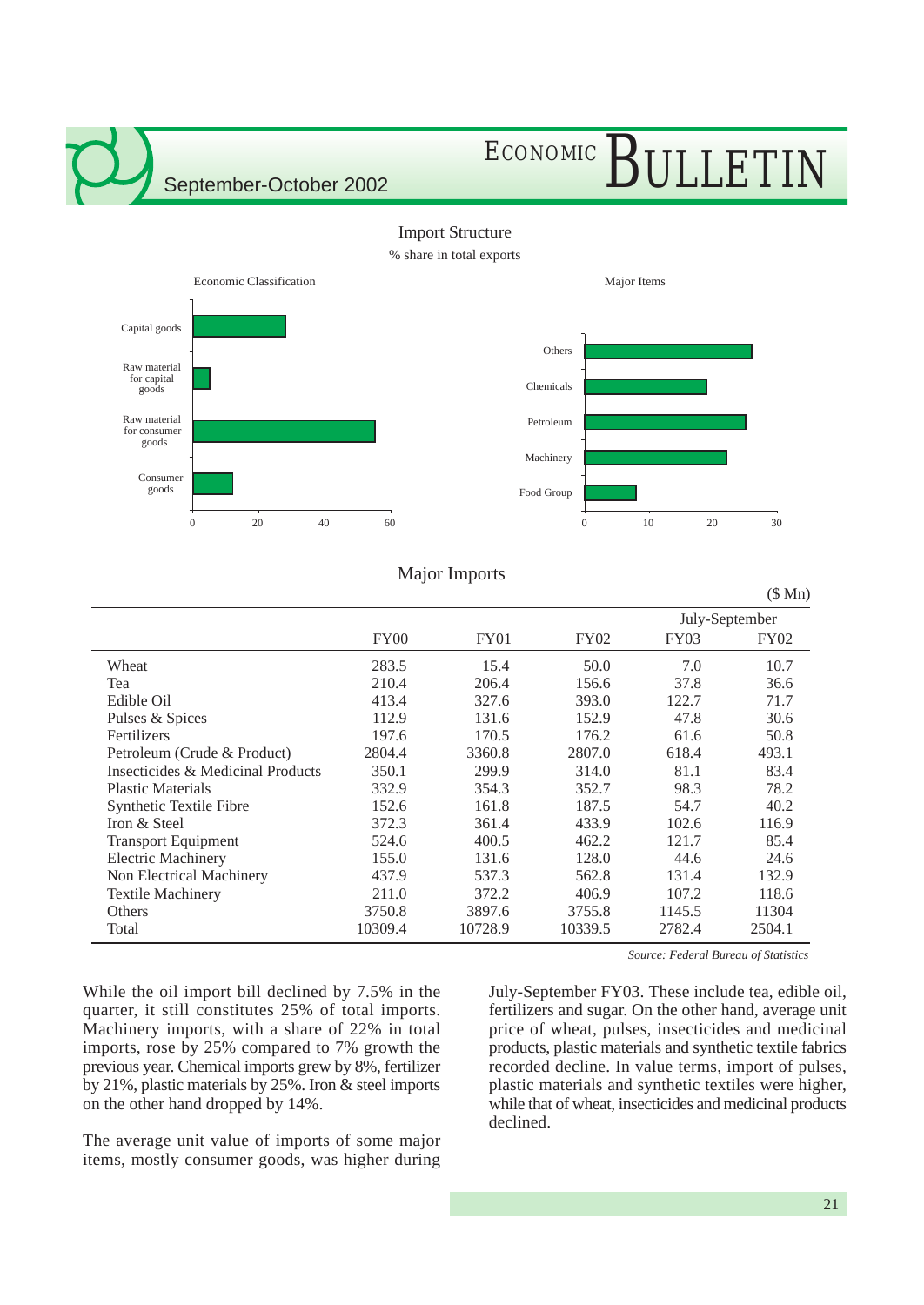

## ECONOMIC BULLETIN

### **Market Analysis**

### *Eight Year Highs*

The current Bull Run is showing no signs of taking a breather. The market continued its up trend in the month of September and October. Earnings announcements from Hubco and PTCL were in line with market expectations and so were not the main driver of the market. The market was primarily driven by rumors of PSO's privatization, and then later by the positive developments on Indo-Pak border situation.

Despite making a two-day fall immediately after the October elections, the market made a strong comeback to clearly breach the 2100 level by the end of the following week, an eight-year high. This reflects the underlying strength of the bull market, which began its growth one year ago and shows no sign of stopping. Some of the reasons for this tremendous performance are reviewed below.



### *Strong Fundamentals*

The current rally is fundamentally different from the rally of March-April 2000 when the index was last above 2000. That rally was founded more on speculative grounds than fundamentals- with a few big players pushing prices up by acquiring selected stocks and leveraging themselves against those shares. The economy was in bad shape back then with international sanctions still in force, profits of corporations down YoY (PTCL and PSO), Hubco and Wapda still at loggerheads, high interest rates, a fast devaluing rupee, and capital flight.

This time, a positive chain of events triggered post 9/11/01 have altered the market scenario completely: sanctions have been lifted, interest rates are low, forex reserves are at an all time high, the rupee is gaining strength, there is negative capital flight (inflows), corporate earnings have improved (Hubco, PSO, Shell, Unilever, PTCL to name a few blue-chips), and the privatization program is finally gathering momentum - UBL, PSFL, oil and gas fields sold, with PSO, HBL, NIT and ICP on the anvil.

The net capital inflow, combined with low interest rates, has meant there is a great deal of extra liquidity in the financial system that needs to be invested in financial assets. With low interests rates, restrictions on investment in NSS, low after tax yields on debt instruments, and a stock market that has been the best performing market in the world this year, traders are increasing their exposure in the market and new investors are also taking a closer look at equities. The focus is gradually shifting to stable, dividend yield stocks.

### *Low Badla rates and value*

Badla is the lifeline of rally initiators and weakholders; we have been witnessing stable low badla rates throughout the last one-year, except when Indo-Pak tensions escalated close to war in May (see graph). Lately, bear market advocates have been pointing to the outstanding badla volume of around Rs5b as a cause for concern, on the grounds that any bad news in the market would result in panic selling of leveraged positions.

However, if we look at the badla market for the year 2002 we find:

- Ø The average badla value has been in the range of Rs4b to Rs5b, the current badla value is also in that range.
- Ø Badla volumes (number of shares) of pivotal stocks other than PSO - PTCL and Hubco - have been declining since March.
- Ø Weak holders have continued with their exposure in PSO in the hope that the company will be privatized. Even with the high weak holding, the badla volume and rates are stable.

The reasons are that long-term dividend yield investors have accumulated at lower levels. The market is flushed with liquidity and the low badla rates demonstrate that financiers perceive low risk in the market. The low rates in turn mean low cost of holding, and with other alternatives less attractive (other money market instruments) we do not foresee any significant increase in the badla rates in the near future.

Hence, the *badla* market has been stable in the first nine months of the year, with one big variation due to Indo-Pak tensions. Since external factors are not in anybody's control they will continue to affect the market. Other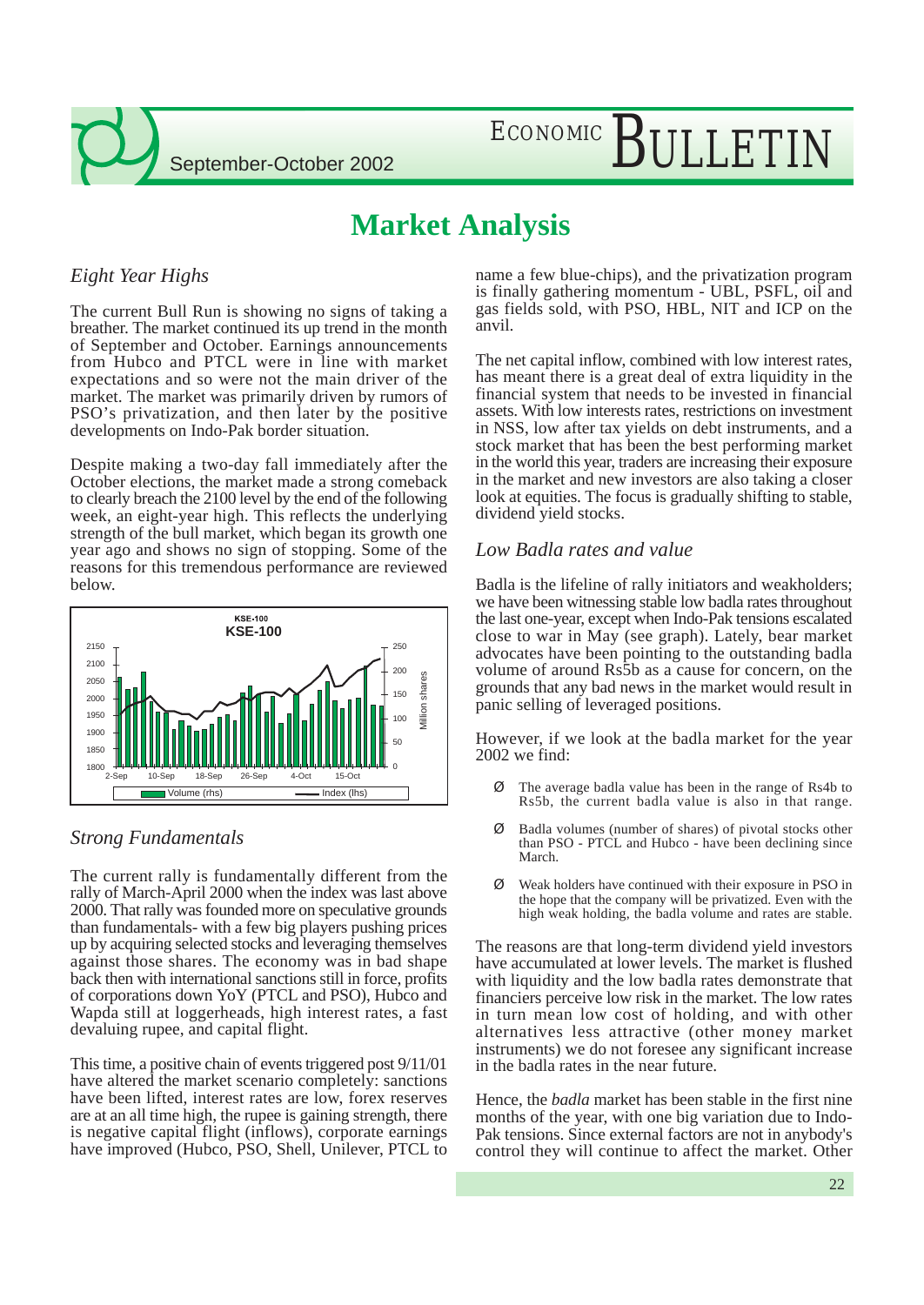# ECONOMIC BULLETIN

than that, we believe the *badla* market will remain stable in the near term, as compared to other alternatives it still gives a reasonable spread for the risk taken by the financiers.



### *Recommendation*

Thus, in the short to medium term, we believe the conditions are ripe for a sustained net inflow of funds into the equity market which, in turn, will push up equity prices and lead to higher price to earnings multiples.

Furthermore, we believe many stocks have not achieved their fair values so there is further upside potential. We expect good quarterly earnings for the July to September period. All of this, combined with the positive sentiment and low *badla* (carryover financing) rates advocates for a further upside and we foresee the market appreciating further in the near term. We think the bull market that began a year ago shows no indications of breaking down.

The only dark cloud on the horizon is a possible US attack on Iraq. The elections, the political environment and the formation of the new government will also be a major factor in deciding the direction of the market. An attack on Iraq, with all its attendant risks, would be negative (at least in the short-term) not only for the Pakistan equity market, but for regional and global markets as a whole. Both factors could generate some near-term market choppiness, which, in our opinion, would be an opportunity to trade portfolios by reducing positions at current levels, with a view to reinvesting on dips. First time investors should adopt a gradual *accumulate on dips* strategy.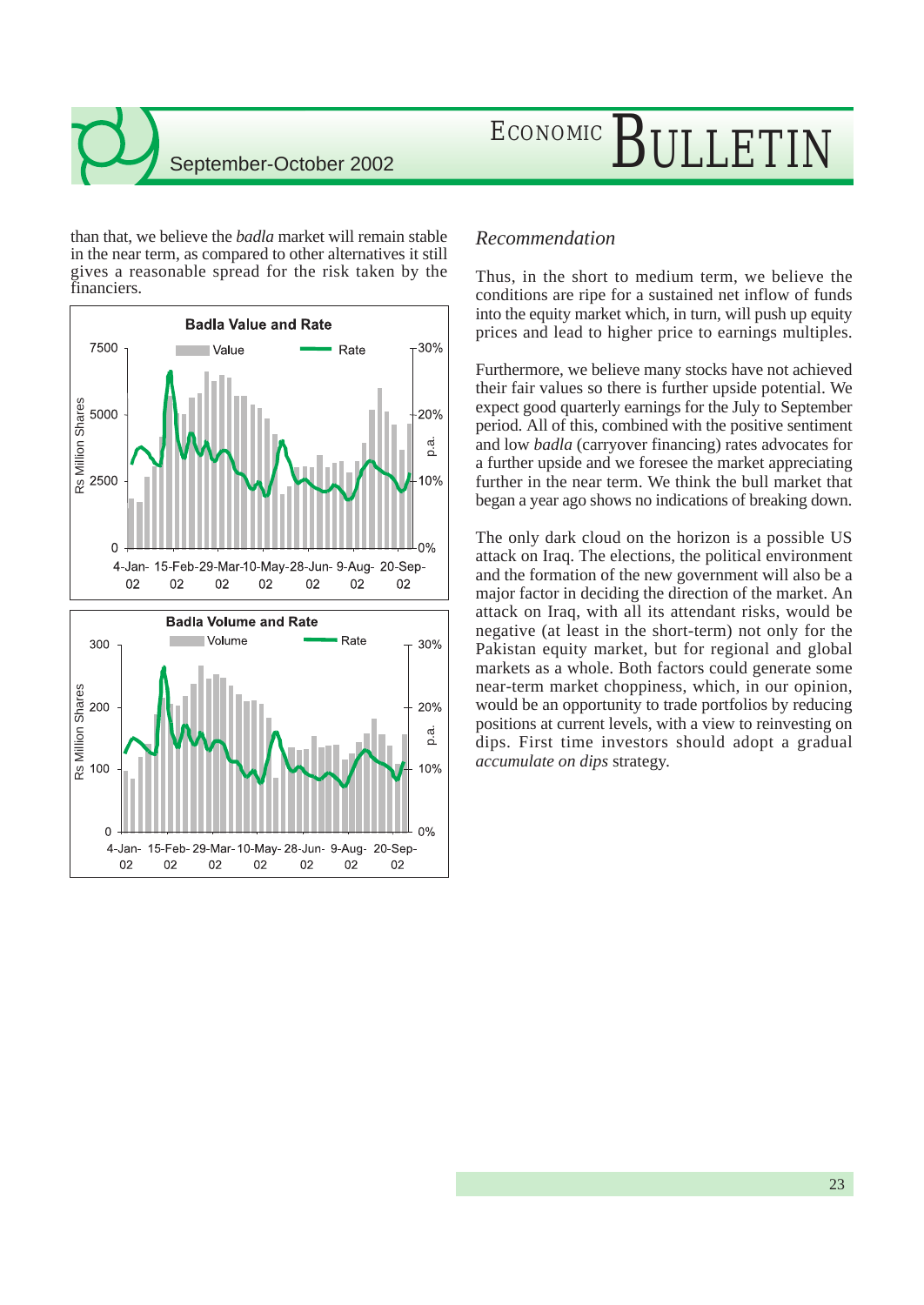# ECONOMIC BULLETIN

### **Key Economic Indicators**

| Economy Size & Growth                    |                         | 1998-99 | 1999-00 | 2000-01  | 2001-02P |
|------------------------------------------|-------------------------|---------|---------|----------|----------|
| <b>GNP</b> - Market Prices               | R <sub>s</sub> bn       | 2912.8  | 3102.3  | 3365.4   | 3752.5   |
| <b>GDP</b> - Market Prices               | R <sub>s</sub> bn       | 2938.4  | 3147.2  | 3416.3   | 3726.6   |
| Per Capita Income                        | <b>Market Prices Rs</b> | 21899   | 22811   | 24198    | 26413    |
|                                          | Market Prices US \$     | 438     | 441     | 414      | 427      |
| Growth                                   |                         |         |         |          |          |
| <b>GDP</b>                               | %                       | 4.18    | 3.91    | 2.45     | 3.61     |
| Agriculture                              | $\%$                    | 1.95    | 6.09    | $-2.64$  | 1.39     |
| Manufacturing                            | $\%$                    | 3.73    | 1.53    | 7.58     | 4.39     |
| Services                                 | $\%$                    | 4.99    | 4.79    | 4.79     | 5.09     |
| Rate of Inflation                        | $\%$                    |         |         |          |          |
| <b>Consumer Price Index</b>              |                         | 5.7     | 3.6     | 4.4      | 3.5      |
| <b>GDP</b> Deflator                      |                         | 5.5     | 2.8     | 5.6      | 4.6      |
| <b>Balance of Payments</b>               | \$mn                    |         |         |          |          |
| Exports (f.o.b.)                         |                         | 7528    | 8190    | 8933     | 9133     |
| Imports (f.o.b.)                         |                         | 9613    | 9602    | 10202    | 9493     |
| <b>Trade Balance</b>                     |                         | $-2085$ | $-1412$ | $-1269$  | $-360$   |
| Services Account (Net)                   |                         | $-2618$ | $-2794$ | $-3142$  | $-2620$  |
| Private Transfers (Net)                  |                         | 2274    | 3063    | 3898     | 4255     |
| <b>Current Account Balance</b>           |                         | $-2429$ | $-1143$ | $-513$   | 1275     |
| <b>Fiscal Balance</b>                    | % of GDP                |         |         |          |          |
| Total Revenue (Net)                      |                         | 15.9    | 17.1    | 16.0     | 17.1     |
| <b>Total Expenditure</b>                 |                         | 22.0    | 23.6    | 21.3     | 23.7     |
| Overall Deficit                          |                         | 6.1     | 6.6     | 5.3      | 6.6      |
| Domestic & Foreign Debt                  |                         |         |         |          |          |
| Domestic Debt                            | Rs bn                   | 1375.9  | 1559.9  | 1712.5   | 1695.5   |
| As % GDP                                 |                         | 46.8    | 49.6    | 50.1     | 46.0     |
| Total External Debt <sup>b</sup>         | \$ bn                   | 31.3    | 32.3    | 32.1     | 33.4     |
| <b>Total Debt Servicing</b>              | Rs bn                   | 343.1   | 353.9   | 340.3    | 412.5    |
| As % GDP                                 |                         | 104.2   | 105.4   | 113.2    | 102.0    |
| Investment & Savings                     | % of GNP                |         |         |          |          |
| Gross Investment                         |                         | 15.6    | 16.2    | 16.2     | 13.8     |
| <b>Fixed Investment</b>                  |                         | 14.0    | 14.6    | 14.5     | 12.2     |
| <b>National Savings</b>                  |                         | 11.8    | 14.3    | 15.3     | 13.8     |
| <b>Domestic Savings</b>                  | % of GDP                | 12.9    | 15.8    | 16.9     | 13.8     |
| Foreign Investment                       | \$mn                    | 403.3   | 543.4   | 182.0    | 474.6    |
| Portfolio                                |                         | 27.3    | 73.5    | $-140.4$ | $-10.0$  |
| Direct                                   |                         | 376.0   | 469.9   | 322.4    | 484.7    |
| <b>Monetary Aggregates</b>               | $\%$                    |         |         |          |          |
| M1                                       |                         | 33.9    | 14.9    | 3.0      | 14.9     |
| M <sub>2</sub>                           |                         | 6.2     | 9.4     | 8.9      | 14.8     |
| <b>Interest Rates (Weighted Average)</b> | $\%$                    |         |         |          |          |
| Deposits*                                |                         | 7.96    | 6.62    | 6.58     | 4.60     |
| Advances                                 |                         | 14.8    | 13.52   | 13.61    | 13.19    |
| Gold & Foreign Exchange Reserves         | $\$$ mn                 | 2922    | 2766    | 3810     | 6997     |
| Exchange Rate++                          | Rs./\$                  |         |         |          |          |
| <b>Official Rate</b>                     |                         | 51.6    | 52.16   | 64.4     | 60.05    |
| Open Market Rate                         |                         | 54.4    | 54.82   | 66.7     | 60.20    |
|                                          |                         |         |         |          |          |

P Provisional

\* PLS & Interest bearing ++ End-June Buying Rate

*Source: Annual Report 2001-02 State Bank of Pakistan*